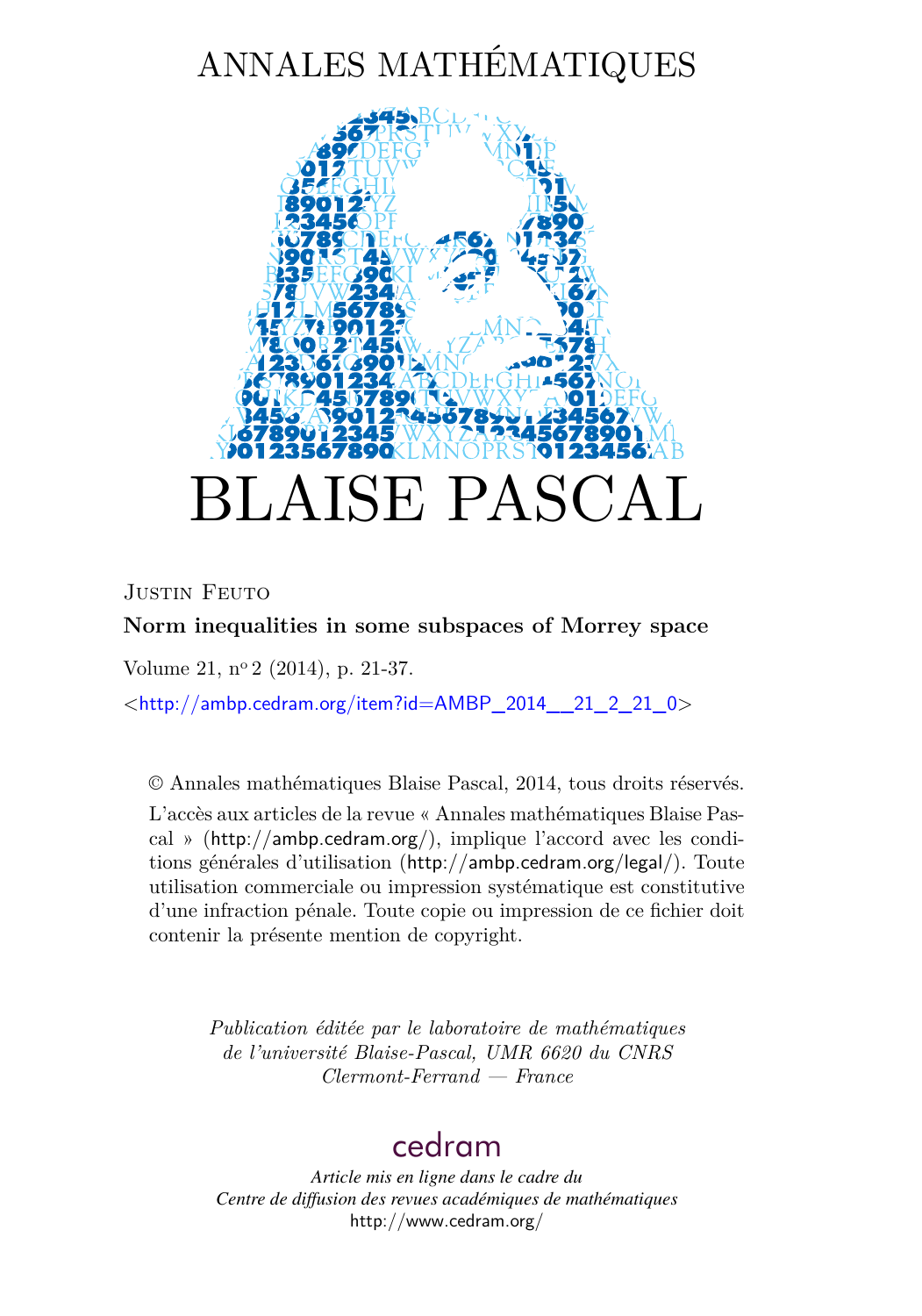Annales mathématiques Blaise Pascal **21**, 21-37 (2014)

## **Norm inequalities in some subspaces of Morrey space**

#### JUSTIN FEUTO

#### **Abstract**

We give norm inequalities for some classical operators in amalgam spaces and in some subspaces of Morrey space.

### *Inégalités en norme dans certains sous-espaces d'espaces de Morrey*

#### **Résumé**

Nous établissons des inégalités en norme pour certains opérateurs classiques dans les amalgames et certains sous-espaces d'espaces de Morrey.

#### 1. **Introduction**

For  $1 \leq p, q \leq \infty$ , the amalgam of  $L^q$  and  $L^p$  is the space  $(L^q, \ell^p)$  of functions  $f$  on the *d*-dimensional euclidean space  $\mathbb{R}^d$  which are locally in  $L^q$  and such that the sequence  $\left\{ \left\| f \chi_{Q_k} \right\|_q \right\}$  $\ker k \in \mathbb{Z}^d$  belongs to  $\ell^p(\mathbb{Z}^d)$ , where  $Q_k = \prod_{i=1}^d [k_i, k_i + 1), \chi_{Q_k}$  denoting the characteristic function of  $Q_k$  and  $\left\Vert \cdot\right\Vert _{q}$  the usual Lebesgue norm in  $L^{q}$ .

Amalgams arise naturally in harmonic analysis and were introduced by N. Wiener in 1926. But its systematic study goes back to the work of Holland [\[18\]](#page-17-0). We refer the reader to the survey paper of Fournier and Stewart [\[14\]](#page-17-0) for more information about these spaces. We list here some of their basic properties.

Let  $1 \leq p, q \leq \infty$ .

•  $(L^q, \ell^q) = L^q$ 

Keywords: Amalgams spaces, fractional maximal operator, Riesz potential, Hilbert transform.

Math. classification: 42B35, 42B20, 42B25.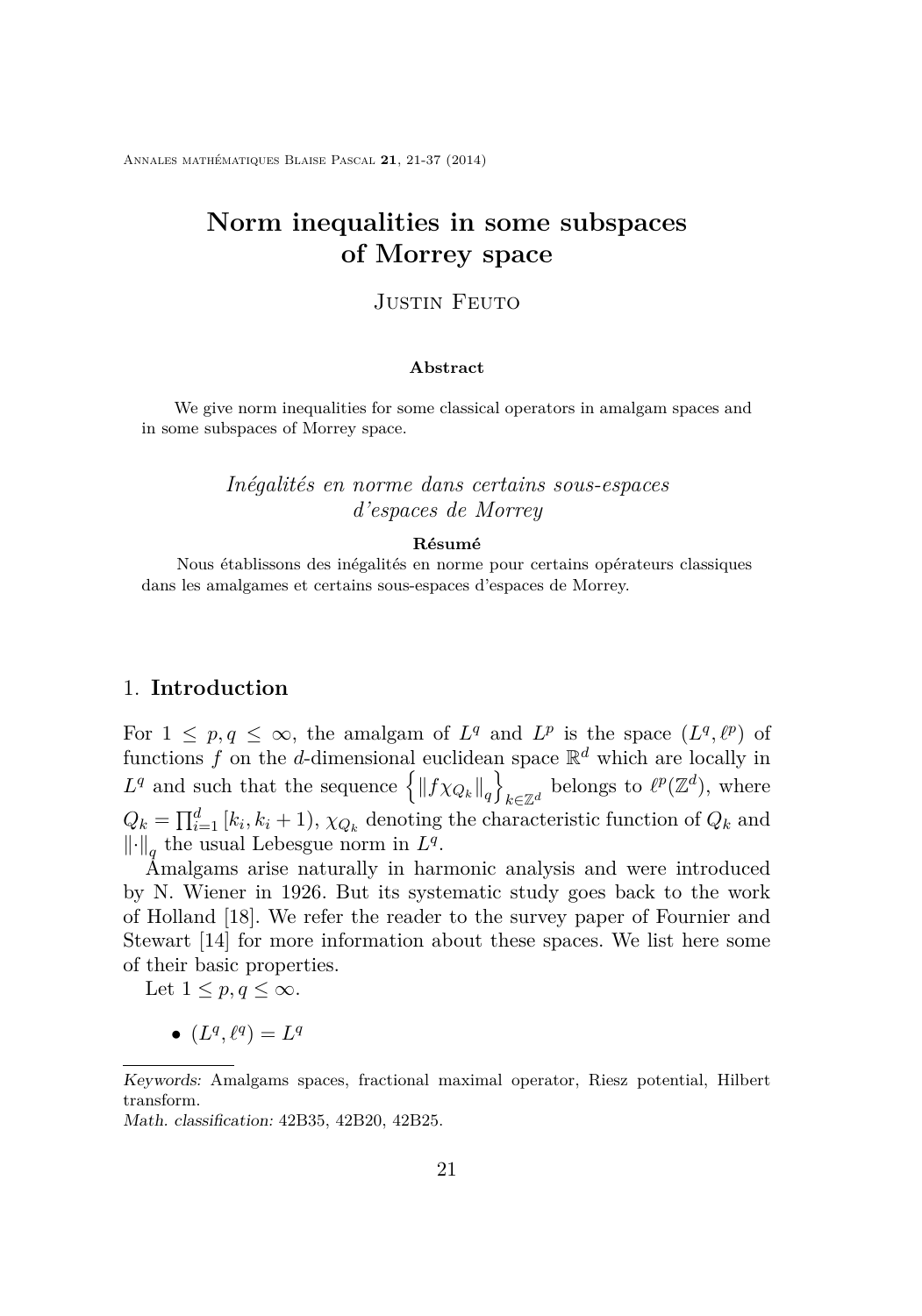- $L^q \cup L^p \subset (L^q, \ell^p)$  if  $q \leq p$ ,
- $(L^q, \ell^p) \subset L^q \cap L^p$  if  $p \leq q$ ,
- $(L^q, \ell^p)$  is a Banach space when equipped with the norm

$$
||f||_{q,p} = ||\{ ||f \chi_{Q_k}||_q \}_{k \in \mathbb{Z}^d} ||_{\ell^p}
$$

if we identify functions that differ only on null subset of  $\mathbb{R}^d$ .

• For  $1 \leq p, q < \infty$ , the dual space of  $(L^q, \ell^p)$  is  $(L^{q'}, \ell^{p'})$ .

In this definition of amalgam spaces, we can replace the cubes *Q<sup>k</sup>* of side length 1 by cubes  $Q_k^r = \prod_{i=1}^d [rk_i, r(k_i+1)]$  of side length *r* or by balls, and we can also consider continuous summation instead of discrete. More precisely, for  $r > 0$ , we put

$$
_{r}\left\Vert f\right\Vert _{q,p}:=\left\Vert \left\{ \left\Vert f\chi_{Q_{k}^{r}}\right\Vert _{q}\right\} _{k\in\mathbb{Z}^{d}}\right\Vert _{\ell^{p}}
$$

and

$$
r\widetilde{\|f\|}_{q,p} = \left\{ \begin{array}{lll} \left( \int_{\mathbb{R}^d} \left\| f \chi_{B(y,r)} \right\|_q^p dy \right)^{\frac{1}{p}} & \text{if} & p < \infty \\ \left. \text{ess}\sup_{y \in \mathbb{R}^d} \left\| f \chi_{B(y,r)} \right\|_q & \text{if} & p = \infty \end{array} \right. \right\},
$$

where  $B(y, r)$  is the ball centered at y with radius r. It is easy to see that for any  $r > 0$ , and  $f \in (L^q, \ell^p)$ , there exists a constant  $C_r > 0$  depending only on *r* such that

$$
C_r^{-1} \|f\|_{q,p} \leq r \|f\|_{q,p} \leq C_r \|f\|_{q,p},
$$

while

$$
r\widetilde{\|f\|}_{q,p} \approx r^{\frac{d}{p}} \|f\|_{q,p} \tag{1.1}
$$

We can also consider on amalgam spaces, the continuous norm described in Dobler's master thesis [\[6\]](#page-16-0) (see also [\[9\]](#page-16-0) in the case of Wiener algebra).

Many classical results established in Fourier analysis on Lebesgue spaces have extensions in amalgams. For example, Hölder and Young inequalities are just a consequence of the analog in Lebesgue space [\[14,](#page-17-0) [3\]](#page-16-0). The Hardy-Littlewood-Sobolev inequality for fractional integrals has been generalized

<sup>&</sup>lt;sup>1</sup>Hereafter we propose the following abbreviation  $\mathbf{A} \approx \mathbf{B}$  for the inequalities  $C^{-1}\mathbf{A} \leq$  $\mathbf{B} \leq C\mathbf{A}$ , where *C* is a positive constant independent of the main parameters.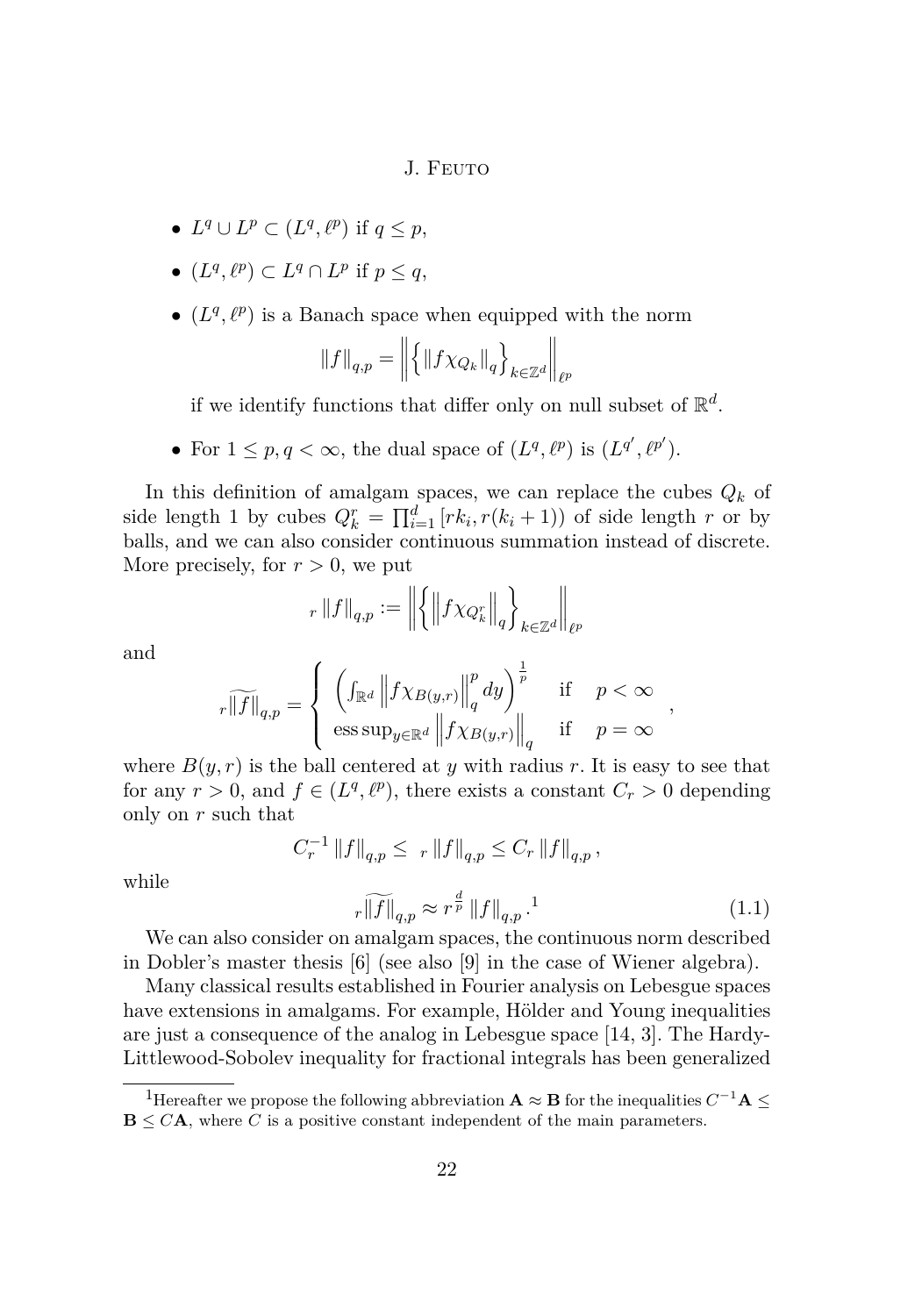<span id="page-3-0"></span>to amalgam spaces by Cowling et al in [\[5\]](#page-16-0). In fact, they proved a more general result which can be formulated as follows: let  $\mathbf{Q} = [-1, 1]^d$  and  $K: \mathbb{R}^d \to \mathbb{C}$  be a measurable function such that

$$
|K(x)| \le D |x|^{\gamma - d} \chi_{\mathbf{Q}}(x) + D |x|^{\beta - d} \chi_{\mathbb{R}^d \setminus \mathbf{Q}}(x) \tag{1.2}
$$

where  $0 < \gamma, \beta < d$ . Then the operator  $\mathcal{I}^{\beta}_{\gamma}$  defined by

$$
\mathcal{I}_{\gamma}^{\beta} f(x) = \int_{\mathbb{R}^d} K(x - y) f(y) dy
$$

is bounded from  $(L^q, \ell^p)$  to  $(L^{q^*}, \ell^{p^*})$ , with  $0 < \frac{1}{q^*}$  $\frac{1}{q^*} = \frac{1}{q} - \frac{\gamma}{d}$  $\frac{\gamma}{d}$  and  $0 < \frac{1}{p^3}$  $\frac{1}{p^*} =$  $\frac{1}{p} - \frac{\beta}{d}$  $\frac{\beta}{d}$ . An immediate consequence of the above result is the boundedness of the Riesz potential  $I_{\gamma}$  from  $(L^q, \ell^p)$  to  $(L^{q^*}, \ell^{p^*})$ . We recall that  $I_{\gamma}f$  is defined by

$$
I_{\gamma}f(x) = \int_{\mathbb{R}^d} \frac{f(y)}{|x - y|^{d - \gamma}} dy
$$
\n(1.3)

when the integral exists.

There are classical properties of Lebesgue spaces which are not fulfilled in amalgam spaces. For example, when  $q < p$  the translation operators  $\tau_x : f \mapsto f(-x)$  for  $x \in \mathbb{R}^d$  which are isometric in Lebesgue spaces are just uniformly bounded in amalgam spaces equipped with the norm  $\lVert \cdot \rVert_{q,p}$ (it is isometric when one uses the continuous norm of Dobler). Dilation operators  $\delta_r^q : f \mapsto r^{\frac{d}{q}} f(r)$  also behave differently in these spaces. In fact, there is no real number  $\alpha > 0$  for which we have

$$
\|\delta_r^q f\|_{q,p} \approx \|f\|_{q,p} \ \ r > 0. \tag{1.4}
$$

Fofana in [\[13\]](#page-16-0) (see also [\[11,](#page-16-0) [12\]](#page-16-0)) considered normed spaces denoted  $(L^q, \ell^p)^\alpha$ which are subspaces of  $(L^q, \ell^p)$ , satisfying property (1.4), and named these spaces integrable fractional mean function spaces. For  $1 \leq q < \alpha$  fixed and *p* going from  $\alpha$  to  $\infty$ , these spaces form a chain of Banach spaces beginning with Lebesgue space  $L^{\alpha}$  and ending by the classical Morrey's space  $L^{q, d(1-\frac{q}{\alpha})} = (L^q, \ell^{\infty})^{\alpha}$ . We will see in the next paragraph that the spaces in the chain are distinct.

In this paper we give extensions of norm inequalities in Lebesgue or Morrey spaces to the setting of  $(L^q, \ell^p)^\alpha$  with  $1 \le q \le \alpha \le p \le \infty$ . This is often done by using the relation (1.4) and known results in amalgam spaces.

The remaining of this paper is organized as follows: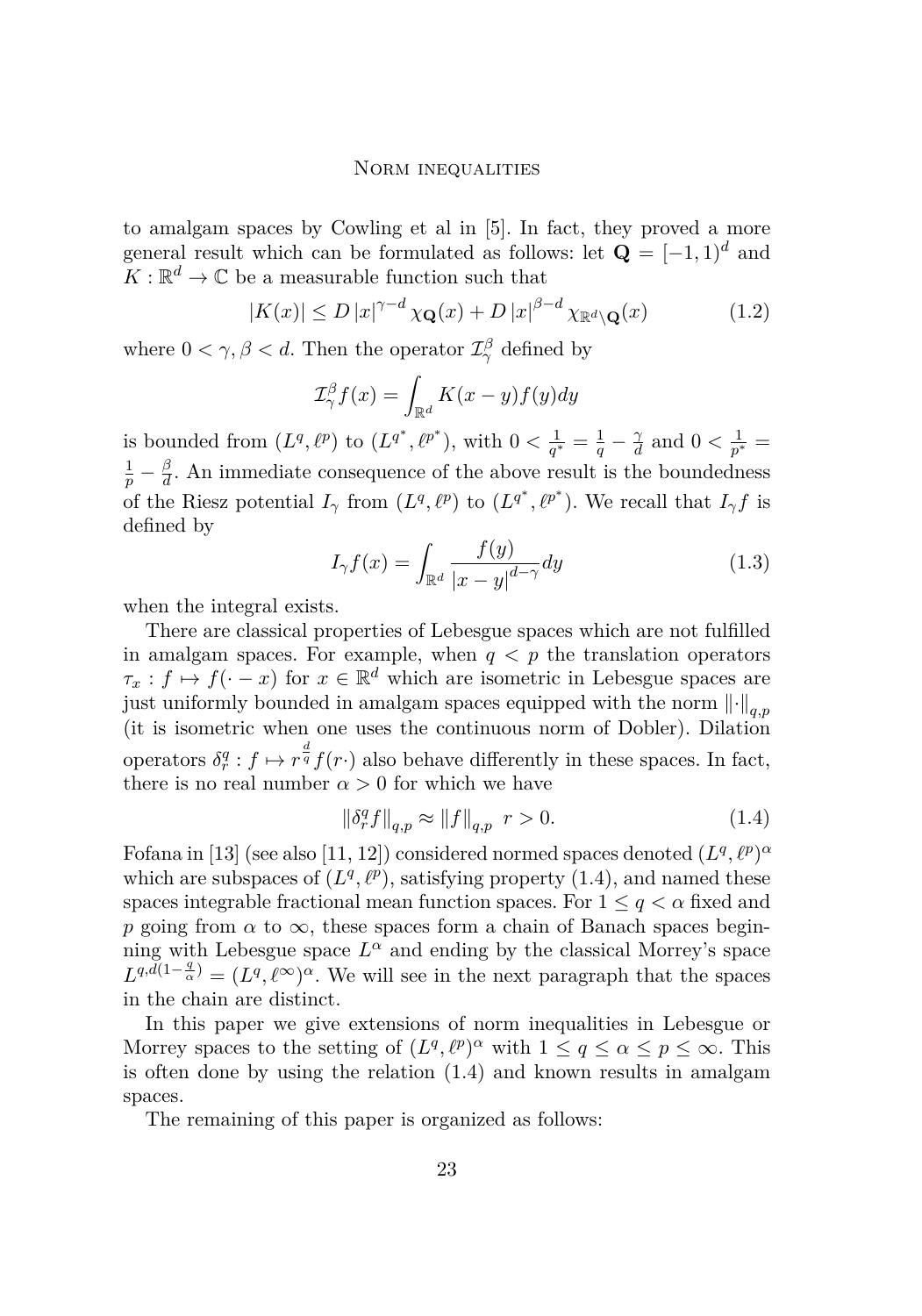<span id="page-4-0"></span>In the second paragraph, we recall the definition of  $(L^q, \ell^p)^\alpha$  spaces and some of their basic properties. Paragraph three is devoted to some norm inequalities in amalgams of Lebesgue and Lorentz spaces which we do not see in the literature, while in paragraph four we establish norm inequalities for some classical operators in the context of our spaces.

Throughout the paper, the letter *C* is used for non-negative constants that may change from one occurrence to another. Constants with subscript, such as  $C_0$ , do not change in different occurrences. If  $E$  is a measurable subset of  $\mathbb{R}^d$ , then  $|E|$  stands for its Lebesgue measure. The notation  $\mathbf{A} \preccurlyeq \mathbf{B}$  will always mean that the ratio  $\mathbf{A}/\mathbf{B}$  is bounded away from zero by a constant independent of the relevant variables in **A** and **B**.

**Acknowledgement.** The author would like to thank Aline Bonami for many helpful suggestions and discussions. He also thanks the referee for his careful and meticulous reading of the manuscript.

## 2. **Definition and basic properties of**  $(L^q, \ell^p)^\alpha$  spaces

For  $1 \leq q, p, \alpha \leq \infty$ , the space  $(L^q, \ell^p)^\alpha := (L^q, \ell^p)^\alpha(\mathbb{R}^d)$  consists of those elements of  $(L^q, \ell^p)$  such that

$$
\left\|f\right\|_{q,p,\alpha}:=\sup_{r>0}\left\|\delta_r^\alpha f\right\|_{q,p}<\infty,
$$

with the usual convention that  $\frac{1}{\infty} = 0$ . As proved in [\[11,](#page-16-0) [13\]](#page-16-0) the space  $(L^q, \ell^p)^\alpha$  is non trivial if and only if  $q \leq \alpha \leq p$ ; thus in the remaining of the paper we will always assume that this condition is fulfilled. We have the following properties.

**Proposition 2.1** ([\[11,](#page-16-0) [12,](#page-16-0) [13\]](#page-16-0))**.**

- (1)  $((L^q, \ell^p)^\alpha, \left\| \cdot \right\|_{q,p,\alpha})$  *is a complex Banach space.*
- (2) If  $1 \le q_1 \le q_2 \le \alpha \le p_1 \le p_2 \le \infty$ , then we have  $||f||_{q_1, p_2, \alpha} \leq ||f||_{q_2, p_1, \alpha} \leq C ||f||_{\alpha}$ .

Notice that

$$
r \|f\|_{q,p,\alpha} := \|\delta_r^{\alpha} f\|_{q,p} = r^{d(\frac{1}{\alpha} - \frac{1}{q})} r \|f\|_{q,p},
$$
\n(2.1)

so that

$$
||f||_{q,p,\alpha} = \sup_{r>0} r^{d(\frac{1}{\alpha} - \frac{1}{q})} r ||f||_{q,p} \approx \sup_{r>0} r^{d(\frac{1}{\alpha} - \frac{1}{p} - \frac{1}{q})} r ||f||_{q,p}.
$$
 (2.2)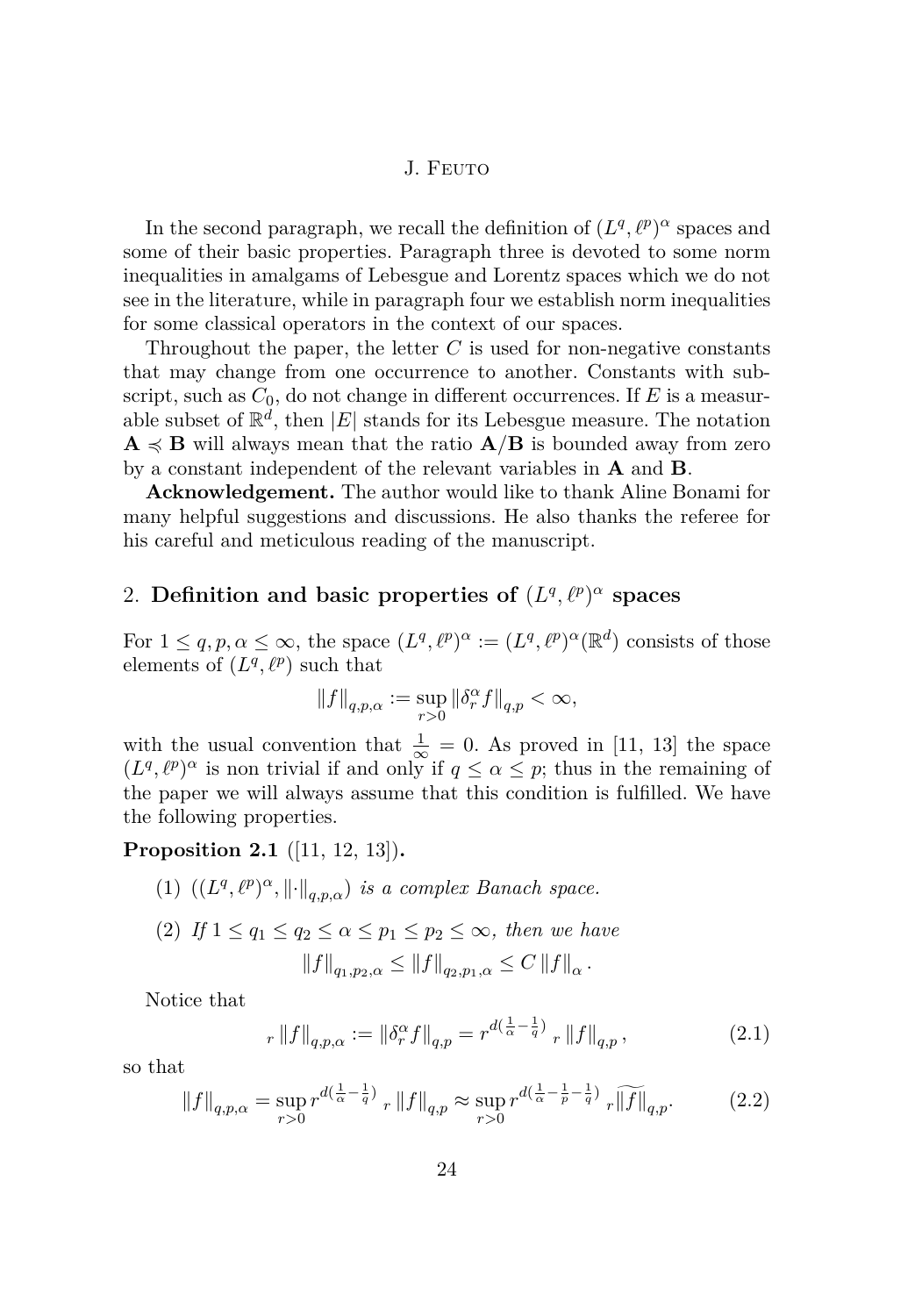**Proposition 2.2.** *Let*  $1 \leq q \leq \alpha \leq p \leq \infty$ *.* 

(1) *For*  $f \in (L^q, \ell^p)^\alpha$ , we have

$$
\|\delta_r^\alpha f\|_{q,p,\alpha}=\|f\|_{q,p,\alpha}\,.
$$

(2) *The space*  $(L^q, \ell^p)^\alpha$  *is the biggest norm space which is continuously included in*  $(L^q, \ell^p)$  *and for which*  $\sup_{r>0} ||\delta_r^{\alpha} f|| < \infty$ *.* 

*Proof.* The first assertion is an immediate consequence of the definition of the norm  $\|\cdot\|_{q,p,\alpha}$ . For the second, let  $(E, \|\cdot\|)$  be a norm space for which there exists  $\ddot{C} > 0$  such that we have

$$
||f||_{q,p} \le C ||f||
$$
 and  $\sup_{r>0} ||\delta_r^{\alpha} f|| < \infty$ , (2.3)

for all  $f \in E$ . Then for  $f \in E$ , we have

$$
\sup_{r>0}\left\|\delta_r^\alpha f\right\|_{q,p}\leq C\sup_{r>0}\left\|\delta_r^\alpha f\right\|<\infty,
$$

so that  $f \in (L^q, \ell^p)^\alpha$  by definition.

As we say in the introduction, the family  $\{(L^q, \ell^p)^\alpha\}_{\alpha \leq p \leq \infty}$  consists of distinct spaces. To see this on the real line, we let  $q = 1$ . A positive function *f* on R belongs to  $(L^1, \ell^p)^\alpha$  if and only if there exists a constant  $C < \infty$  such that

$$
r^{\frac{1}{\alpha}} \|E_r f\|_{\ell^p} \le C, \quad r > 0 \tag{2.4}
$$

where  $E_r f$  is the sequence defined by

$$
(E_r f)_k = \frac{1}{r} \int_{r(k+I)} f(y) dy,
$$

where  $I = [0, 1)$ . Notice that it is enough to have condition  $(2.4)$  just for  $r = 2^m, m \in \mathbb{Z}$ . Let  $1 \leq p_1 < p_2 < \infty$ , and  $\mathfrak{a} = (\mathfrak{a}_n)_{n \in \mathbb{N}}$  be a sequence of positive reals numbers which belongs to  $\ell^{p_2}$  without being in  $\ell^{p_1}$ . Put for all  $k \in \mathbb{Z}$ 

$$
\lambda_k = \left\{ \begin{array}{ll} 0 & \text{if} \quad k \neq 2^n \text{ for all } n \in \mathbb{N} \\ \mathfrak{a}_n & \text{if} \quad k = 2^n \end{array} \right.,
$$

and let us consider the function *f* defined by  $f(x) = \lambda_k$  if  $x \in k + I$ ,  $k \in \mathbb{Z}$ . We claim that  $f \in (L^1, \ell^{p_2})^{\alpha} \setminus (L^1, \ell^{p_1})^{\alpha}$ . The function does not belong to  $(L^1, \ell^{p_1})$ , since the sequence  $\mathfrak{a} \notin \ell^{p_1}$ . Let us prove now that  $f \in (L^1, \ell^{p_2})^{\alpha}$ . Fix  $r = 2^m$ , with  $m \in \mathbb{Z}$ .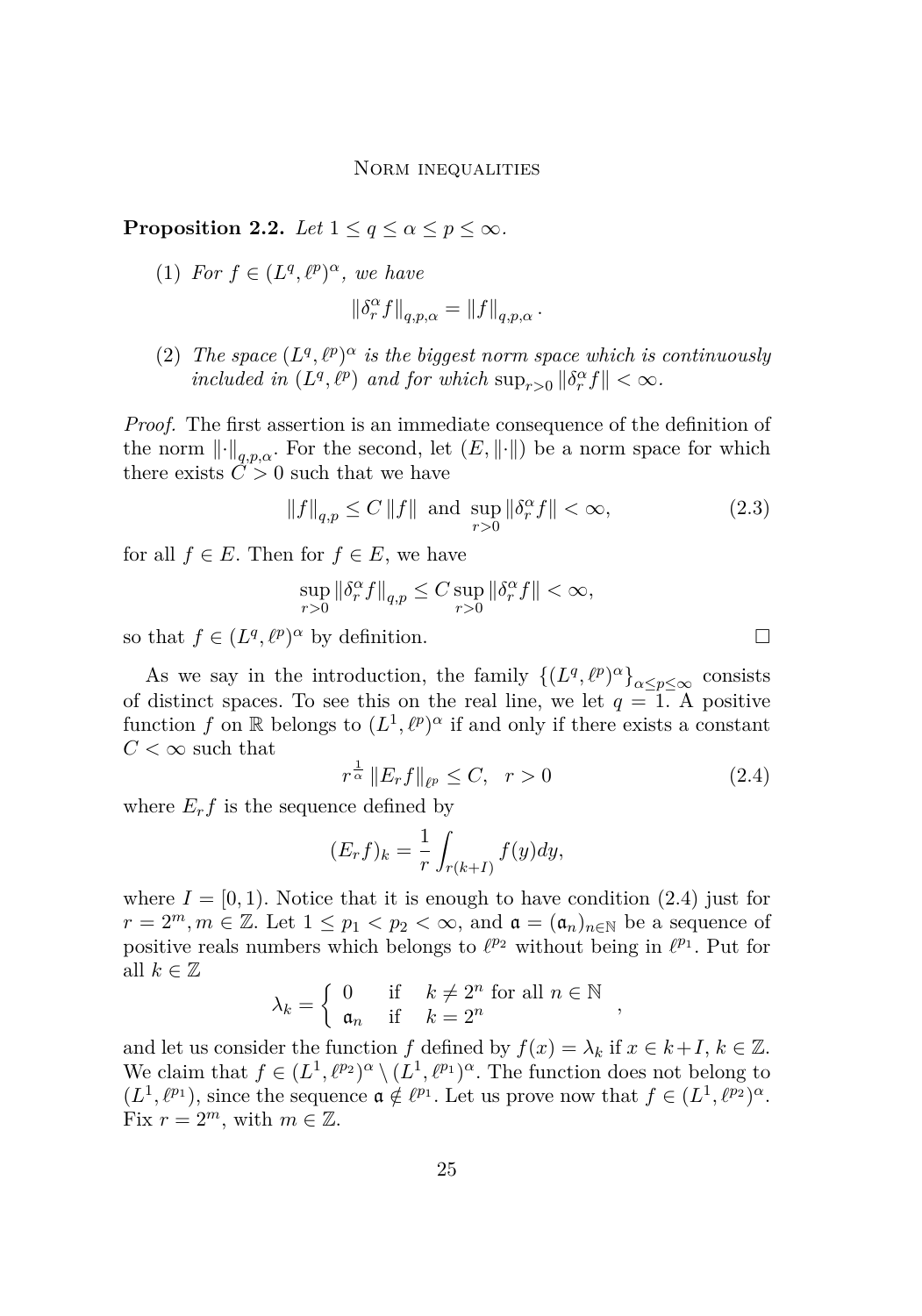• If  $m \leq 0$  then  $(rk, r(k+1)) \cap \mathbb{Z} = \emptyset$ , so that  $f(x) = \lambda_{\lfloor rk \rfloor}$  for all  $x \in I_k^r$ . Thus

$$
\frac{1}{r} \| f \chi_{I_k^r} \|_1 = \frac{1}{r} \int_{rk}^{r(k+1)} f(x) dx = \lambda_{\lfloor rk \rfloor},
$$

and

$$
r^{\frac{1}{\alpha}} \left\| \left\{ \frac{1}{r} \left\| f \chi_{I_k^r} \right\|_1 \right\}_{k \in \mathbb{Z}} \right\|_{\ell^{p_2}} = r^{\frac{1}{\alpha}} \left\| \left\{ \lambda_{\lfloor rk \rfloor} \right\}_{k \in \mathbb{Z}} \right\|_{\ell^{p_2}} = r^{\frac{1}{\alpha}} \left\| \mathfrak{a} \right\|_{\ell^{p_2}} \leq \left\| \mathfrak{a} \right\|_{\ell^{p_2}}.
$$

• If 
$$
m > 0
$$
 then  $[rk, r(k + 1)] = \bigcup_{j=rk}^{r(k+1)-1} [j, j + 1]$ , such that  
\n
$$
r^{\frac{1}{\alpha}} \left\| \left\{ \frac{1}{r} \left\| f \chi_{I_k^r} \right\|_1 \right\}_{k \in \mathbb{Z}} \right\|_{\ell^{p_2}} = r^{\frac{1}{\alpha}-1} \left\| \left\{ \sum_{j=rk}^{r(k+1)-1} \lambda_j \right\}_{k \in \mathbb{Z}} \right\|_{\ell^{p_2}}
$$
\n
$$
= r^{\frac{1}{\alpha}-1} \|\mathfrak{a}\|_{\ell^{p_2}}
$$
\n
$$
\leq \|\mathfrak{a}\|_{\ell^{p_2}}.
$$

The assumption follows.

For  $q < \alpha < p$ , the weak Lebesgue space  $L^{\alpha,\infty}$  is a subset of  $(L^q, \ell^p)^{\alpha}$ . Moreover,

$$
||f||_{q,p,\alpha} \leq C ||f||_{\alpha,\infty}^*,
$$

where the quasi-norm  $\lVert \cdot \rVert_{p,q}^{*}$  is defined by

$$
||f||_{p,q}^* = \begin{cases} \left[\frac{p}{q} \int_0^\infty \left(t^{\frac{1}{p}} f^*(t)\right)^q \frac{dt}{t}\right]^{\frac{1}{q}} & \text{if } 1 \le p, q < \infty\\ \sup_{t>0} t^{\frac{1}{p}} f^*(t) & \text{if } 1 \le p \le \infty \text{ and } q = \infty \end{cases}
$$

*,*

and  $f^*$  being the non increasing function rearrangement of  $f$  on  $\mathbb{R}^d$ , i.e.,

$$
f^*(t) = \inf \left\{ \alpha > 0 : \left| \left\{ x \in \mathbb{R}^d : |f(x)| > \alpha \right\} \right| \le t \right\}, \ t > 0.
$$

It is well known that  $\sup_{t>0} t^{\frac{1}{p}} f^*(t) = \sup_{\alpha>0} \alpha$  $\left\{ x \in \mathbb{R}^d : |f(x)| > \alpha \right\}$  $\frac{1}{p}$ .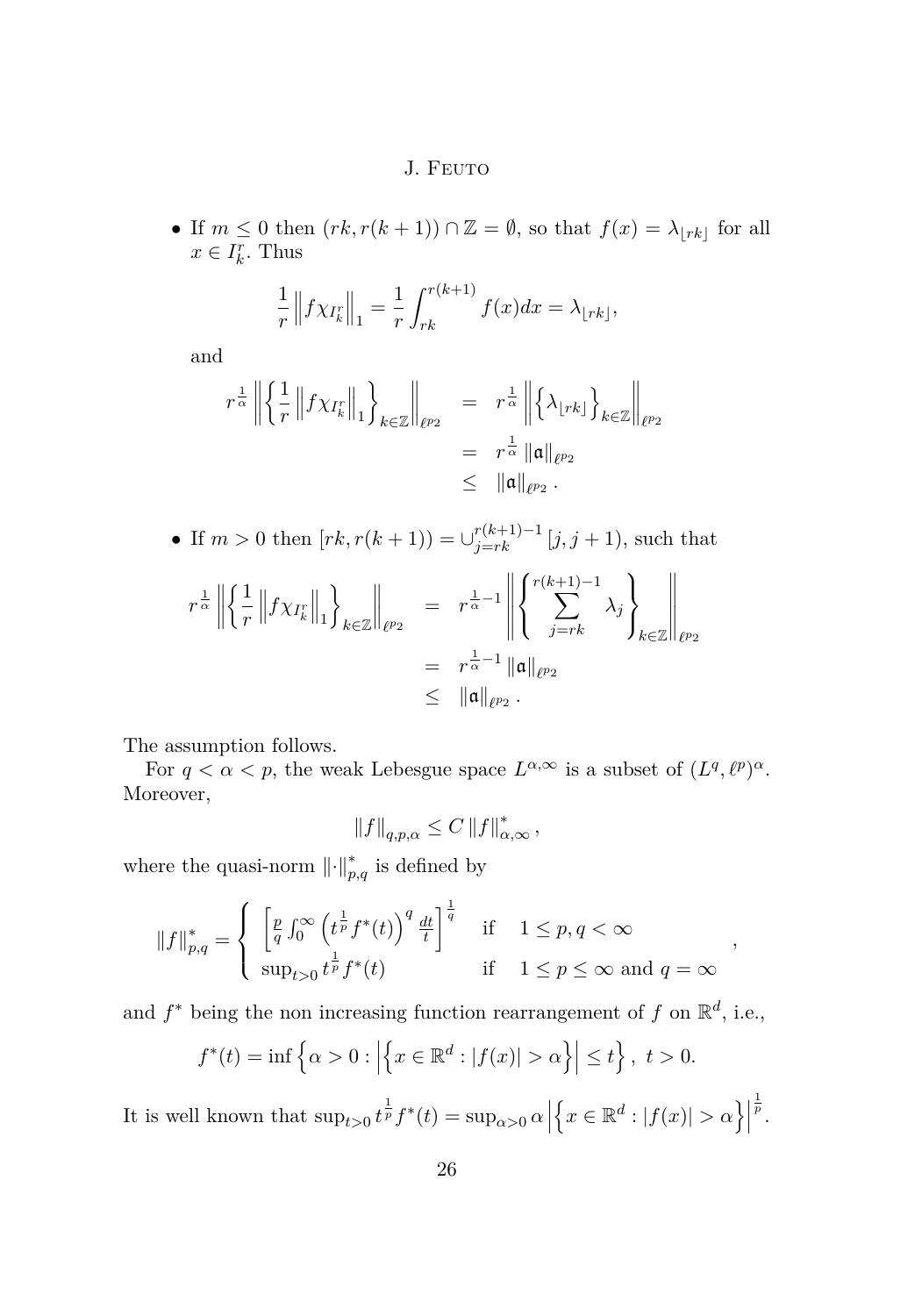#### 3. **Some new results in amalgams**

It is a classical result (see [\[3,](#page-16-0) [11,](#page-16-0) [14\]](#page-17-0)) that if  $f \in (L^{q_1}, \ell^{p_1})$  and  $g \in (L^{q_2}, \ell^{p_2})$ with  $\frac{1}{p_1} + \frac{1}{p_2}$  $\frac{1}{p_2} \geq 1$  and  $\frac{1}{q_1} + \frac{1}{q_2}$  $\frac{1}{q_2} \geq 1$ , then  $f * g \in (L^q, \ell^p)$ , where  $\frac{1}{p} = \frac{1}{p_1}$  $\frac{1}{p_1} + \frac{1}{p_2}$  $\frac{1}{p_2} - 1$ and  $\frac{1}{q} = \frac{1}{q_1}$  $\frac{1}{q_1} + \frac{1}{q_2}$  $\frac{1}{q_2} - 1$ . Moreover,

$$
||f * g||_{q,p} \leq C ||f||_{q_1,p_1} ||g||_{q_2,p_2}.
$$

The proof of this result uses the Young inequality in Lebesgue spaces and in the space of real sequences. We can weaken the second member of the inequality if instead of the Young inequality we use the following result.

**Theorem 3.1** (Theorem 2.10.1 [\[20\]](#page-17-0)). Let  $1 \leq p_1, p_2, q_1, q_2 \leq \infty$  with  $\frac{1}{p_1 + 1} > 1$  If  $f \in L^{p_1,q_1}$  and  $g \in L^{p_2,q_2}$  then  $f * g \in L^{p,q}$  where  $\frac{1}{p_1} + \frac{1}{p_2}$  $\frac{1}{p_2}$  > 1*.* If  $f \in L^{p_1,q_1}$  and  $g \in L^{p_2,q_2}$  then  $f * g \in L^{p,q}$ , where

$$
\frac{1}{p_1} + \frac{1}{p_2} - 1 = \frac{1}{p}
$$

*and q* ≥ 1 *such that*

$$
\frac{1}{q_1} + \frac{1}{q_2} \ge \frac{1}{q}.
$$

*Moreover, we have*

$$
||f * g||_{p,q}^* \leq C ||f||_{p_1,q_1}^* ||g||_{p_2,q_2}^*.
$$

Let  $1 \leq p, q, t, s \leq \infty$ . The amalgam of the Lorentz space  $L^{p,q}$  and its discrete version  $\ell^{t,s}$  is the space of measurable functions  $f$  locally in  $L^{p,q}$  and such that the sequence  $(||f \chi_{Q_k}||_p^*$  $_{p,q}^*$ )<sub>*k*∈ℤ<sup>*d*</sup></sub> belongs to  $\ell^{t,s}$ . We put  $||f||_{(L^{q,p},\ell^{t,s})} = ||(||f \chi_{Q_k}||_p^*$ <sup>\*</sup><sub>*p*,*q*</sub>)<sub>*k*∈ℤ<sup>*d*</sub> $\|$ </sup></sub> ∗ *t,s* . The following result is established as the classical one in amalgams, just by replacing the Young inequality by that of Theorem 3.1.

**Theorem 3.2.** *Let*

$$
\begin{cases}\n1 \leq p_1, p_2, q_1, q_2 \leq \infty & with \begin{cases}\n\frac{1}{p_1} + \frac{1}{p_2} > 1 \\
\frac{1}{r_1} + \frac{1}{r_2} > 1\n\end{cases}, \\
f \in (L^{p_1, q_1}, \ell^{r_1, s_1}) \text{ and } g \in (L^{p_2, q_2}, \ell^{r_2, s_2}). \text{ Then } f * g \in (L^{p, q}, \ell^{r, s}), \text{ where } \\
\begin{cases}\n\frac{1}{p} = \frac{1}{p_1} + \frac{1}{p_2} - 1 & and \begin{cases}\n\frac{1}{q_1} + \frac{1}{q_2} > \frac{1}{q} \\
\frac{1}{s_1} + \frac{1}{s_2} > \frac{1}{s}\n\end{cases}.\n\end{cases}
$$
\nMoreover, there exists a constant  $C > 0$ , such that

*Moreover, there exists a constant C >* 0 *such that*

$$
||f * g||_{(L^{p,q}, \ell^{r,s})} \leq C ||f||_{(L^{p_1,q_1}, \ell^{r_1,s_1})} ||g||_{(L^{p_2,q_2}, \ell^{r_2,s_2})}.
$$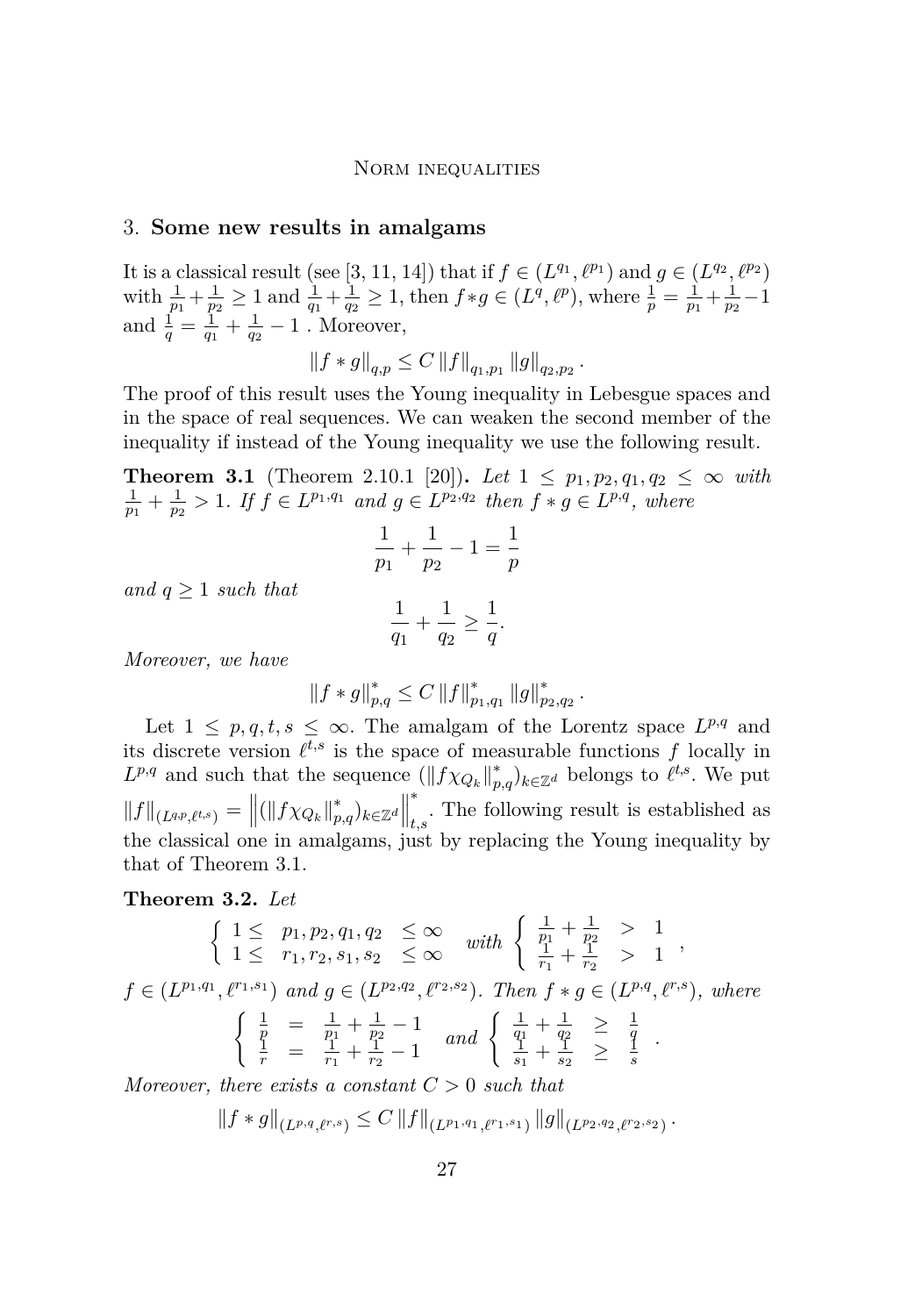This result can be seen as one realization of the general result (convolution triples) stated in Theorem 3 of [\[10\]](#page-16-0).

The next result follows immediately using the fact that  $L^{p,p} = L^p$ .

**Corollary 3.3.** *Let*  $1 \leq p_1, p_2 \leq \infty$  *with*  $\frac{1}{p_1} + \frac{1}{p_2}$  $\frac{1}{p_2}$  > 1 *and* 1 < *q*<sub>1</sub>*, q*<sub>2</sub> <  $\infty$ *with*  $\frac{1}{q_1} + \frac{1}{q_2}$  $\frac{1}{q_2}$  > 1*.* If  $f \in (L^{q_1}, \ell^{p_1})$  and  $g \in (L^{q_2}, \infty, \ell^{p_2}, \infty)$  then  $f * g \in$  $(L^s, \ell^r),$  where  $\frac{1}{r} = \frac{1}{p_1}$  $\frac{1}{p_1} + \frac{1}{p_2}$  $\frac{1}{p_2} - 1$  *and*  $\frac{1}{s} = \frac{1}{q_1}$  $\frac{1}{q_1} + \frac{1}{q_2}$  $\frac{1}{q_2} - 1$ *. Moreover, there exists C >* 0 *such that*

$$
||f * g||_{s,r} \leq C ||f||_{q_1,p_1} ||g||_{(L^{q_2,\infty}, \ell^{p_2,\infty})}.
$$

Notice that a function *K* which satisfies [\(1.2\)](#page-3-0) belongs to  $(L^{\frac{d}{d-\gamma}, \infty}, \ell^{\frac{d}{d-\beta}, \infty})$ so that the boundedness of the operator  $I^{\beta}_{\gamma}$  from  $(L^q, \ell^p)$  to  $(L^{q^*}, \ell^{p^*})$  is just a consequence of Corollary 3.3.

The next result which gives the continuity of the Hilbert transform in the amalgam spaces is well known. However, since we couldn't find its proof in the literature, we give one here. We recall that in the case  $d = 1$ , the Hilbert transform of a function  $f$  is the function  $Hf$  defined by

$$
Hf(x) = \frac{1}{\pi} \text{v.p} \int_{-\infty}^{+\infty} \frac{f(y)}{x - y} dy,
$$

where v*.*p denotes the Cauchy principal value.

**Proposition 3.4.** Let  $d = 1$  and  $1 \leq q, p \leq \infty$ . The Hilbert transform H *is bounded on*  $(L^q, \ell^p)$ *.* 

*Proof.* To simplify the formulas, we adopt the abbreviation  $f_k$  for  $f \chi_{Q_k}$ . Let  $m \in \mathbb{Z}$ . We have

$$
(Hf)_m = \sum_{n-m \in \tilde{Q}} Hf_n \chi_{[m,m+1)} + \sum_{n-m \notin \tilde{Q}} Hf_n \chi_{[m,m+1)} = F_m + G_m
$$

where  $\tilde{Q} = (-2, 2)$ . Since the Hilbert transform is bounded in  $L<sup>q</sup>$  it follows that

$$
||F_m||_q \le C \sum_{n-m \in \tilde{Q}} ||f_n||_q
$$

so that

$$
\left(\sum_{m} \|F_m\|_q^p\right)^{\frac{1}{p}} \le C \left(\sum_{n} \|f_n\|_q^p\right)^{\frac{1}{p}}.
$$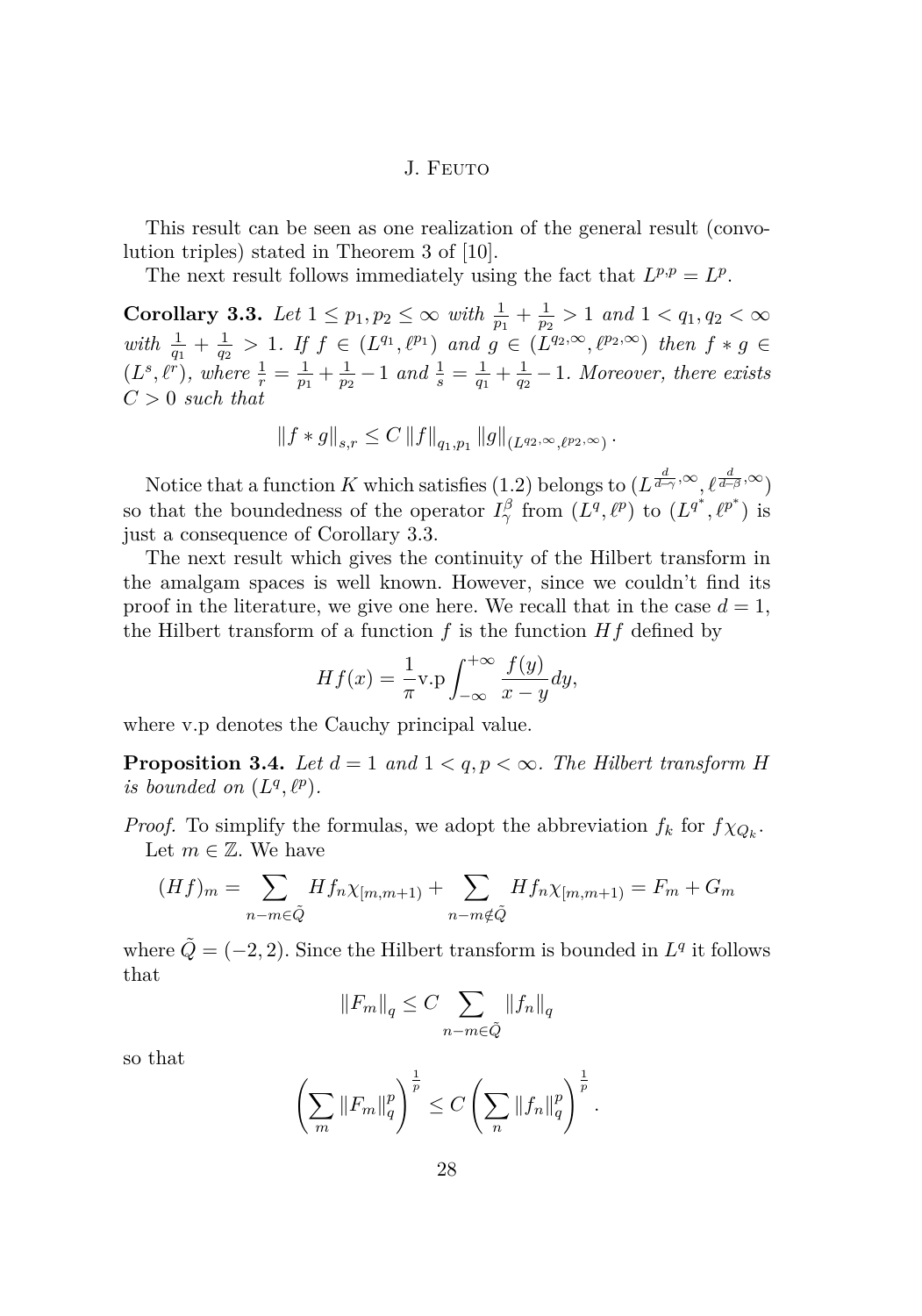For  $x \in Q_m$  and  $n - m \notin \tilde{Q}$ , we have

$$
Hf_n(x) = \frac{1}{\pi} \left( \frac{1}{m-n} \int_{\mathbb{R}} f_n(y) dy + \int_{\mathbb{R}} \left( \frac{1}{x-y} - \frac{1}{m-n} \right) f_n(y) dy \right),
$$

with

$$
\left|\frac{1}{x-y} - \frac{1}{m-n}\right| \le \frac{2}{(|m-n|-1)|m-n|}, \text{ for } y \in Q_n.
$$

So, if *u* is the sequence defined by  $u_n = \int_n^{n+1} f(y) dy$ , then we have

$$
||Hu||_{\ell^p} \leq C ||u||_{\ell^p} = C ||f||_{q,p}.
$$

Besides,

$$
\left[\sum_{m\in\mathbb{Z}}\left(\int_{m}^{m+1}\left|\sum_{n-m\notin\tilde{Q}}\int_{\mathbb{R}}\left(\frac{1}{x-y}-\frac{1}{m-n}\right)f_{n}(y)dy\right|^{q}dx\right)^{\frac{p}{q}}\right]^{\frac{1}{p}}\right]^{p}
$$
\n
$$
\leq\left\{\sum_{m\in\mathbb{Z}}\left(\sum_{n-m\notin\tilde{Q}}\frac{2}{(|m-n|-1)|m-n|}\int_{\mathbb{R}}|f_{n}(y)|dy\right)^{p}\right\}^{\frac{1}{p}}.
$$
\n(3.1)

Thus, if we consider the sequences *v* and *w* defined respectively by  $v_0 = 0$ and  $v_n = \frac{1}{n^2}$  for  $n \neq 0$ , and  $w_n = \int_{\mathbb{R}} |f_n(y)| dy$ , we have  $v \in \ell^1$  and  $w \in \ell^p$ with

$$
||w||_{\ell^p} \leq ||f||_{q,p}.
$$

Since the second member of (3.1) is the  $\ell^p$  norm of  $v * w$ , it is less than  $||v||_{\ell^1} ||f||_{q,p}$ . It follows that

$$
\left(\sum_{m\in\mathbb{Z}}\|G_m\|_q^p\right)^{\frac{1}{p}}\leq C\left\|f\right\|_{q,p},
$$

which ends the proof.  $\Box$ 

## 4. Norm inequalities involved in  $(L^q, \ell^p)^\alpha$  spaces

The Riesz potential  $I_{\gamma}f$   $(0 < \gamma < d)$  of a function *f* as defined by [\(1.3\)](#page-3-0) is closely related to the fractional maximal function  $\mathcal{M}_{\gamma}f$  defined by

$$
\mathcal{M}_{\gamma}f(x) = \sup_{r>0} |B(x,r)|^{\frac{\gamma}{d}-1} \int_{B(x,r)} |f(y)| dy.
$$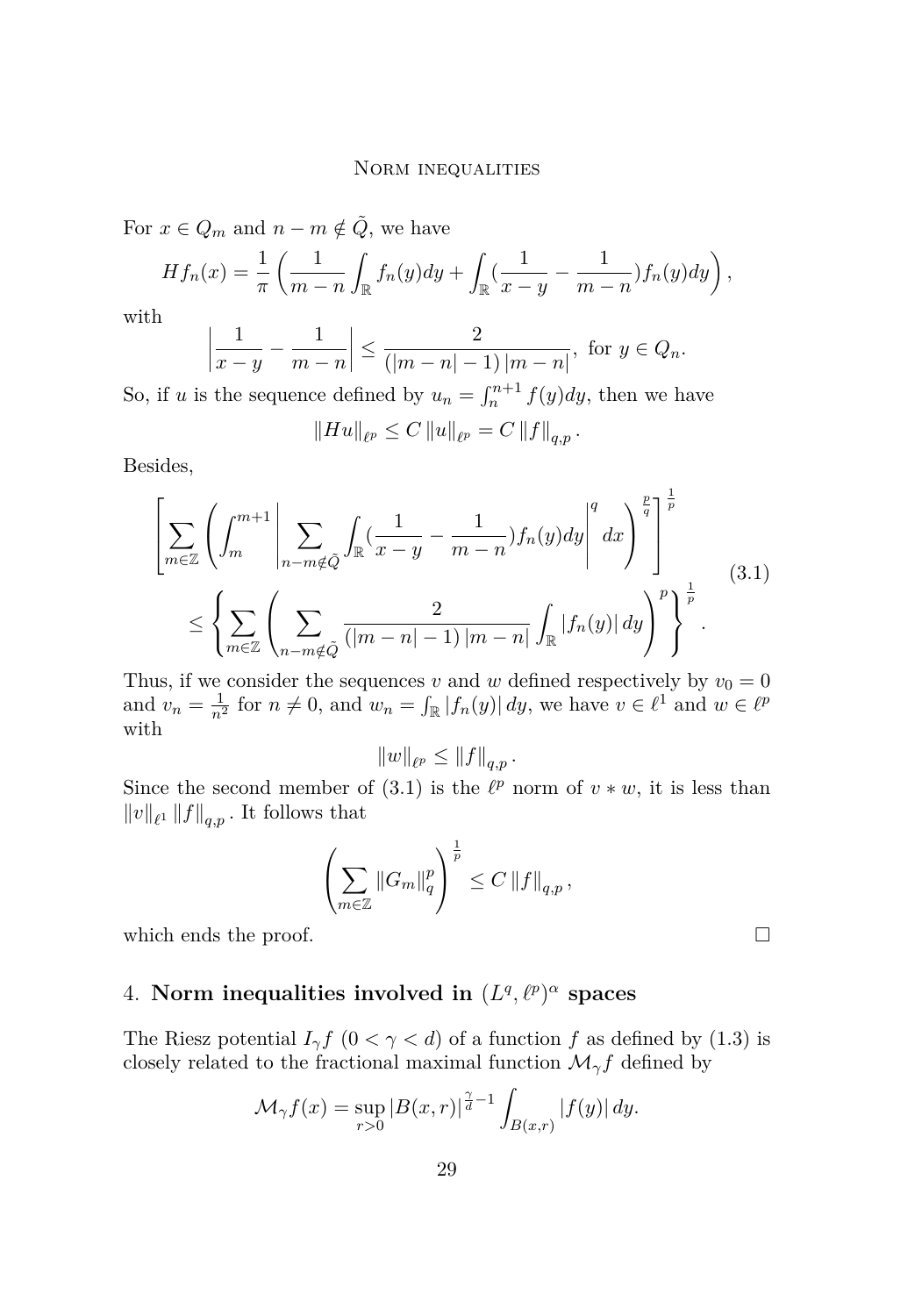<span id="page-10-0"></span>It follows from the definitions that

$$
\mathcal{M}_{\gamma}f \le I_{\gamma} |f| \,. \tag{4.1}
$$

Let  $r > 0$  and  $\alpha \geq 1$ . We have

$$
I_{\gamma}(\delta_r^{\alpha} f) = \delta_r^{\alpha^*}(I_{\gamma} f) \text{ and } \mathcal{M}_{\gamma}(\delta_r^{\alpha} f) = \delta_r^{\alpha}(\mathcal{M}_{\gamma} f)
$$
(4.2)

with  $\frac{1}{\alpha^*} = \frac{1}{\alpha} - \frac{\gamma}{d}$  $\frac{\gamma}{d}$  and, on the real line,

$$
H(\delta_r^{\alpha} f) = \delta_r^{\alpha} (Hf), \tag{4.3}
$$

so that the next proposition follows from the definition of  $(L^q, \ell^p)^\alpha$  spaces, the boundedness of  $I_\gamma$  from  $(L^q, \ell^p)$  to  $(L^{q^*}, \ell^{p^*})$  and the boundedness of Hilbert transform on  $(L^q, \ell^p)$  in the case  $d = 1$ .

**Proposition 4.1.** *Let*  $1 < q \le \alpha \le p < \infty$  *and*  $\frac{\gamma}{d} \le \frac{1}{p}$  $\frac{1}{p}$ .

- (1) *The Riesz potential*  $I_{\gamma}$  *and the associated fractional maximal operator*  $\mathcal{M}_{\gamma}$  *are bounded from*  $(L^q, \ell^p)^{\alpha}$  *to*  $(L^{q^*}, \ell^{p^*})^{\alpha^*}$ .
- (2) When  $d = 1$ , the Hilbert transform is bounded on  $(L^q, \ell^p)^\alpha$ .

We will prove that we can have a result better than the above for Riesz potential. For this purpose, we need a control of the classical Hardy-Littlewood maximal operator  $\mathcal{M}_0$ . We recall that for a locally integrable function  $f$ , the (centered) Hardy-Littlewood maximal function  $\mathcal{M}_0 f$  is defined by

$$
\mathcal{M}_0 f(x) = \sup_{r>0} |B(x,r)|^{-1} \int_{B(x,r)} |f(z)| dz.
$$

**Proposition 4.2.** (1) *Let*  $1 < q \le \alpha \le p \le \infty$ *. Then* 

$$
\left\|\mathcal{M}_0 f\right\|_{q,p,\alpha} \le C \left\|f\right\|_{q,p,\alpha}.\tag{4.4}
$$

 $(2)$  *For*  $q = 1$ *, we have* 

$$
\|\mathcal{M}_0 f\|_{(L^{1,\infty},L^p)^\alpha} \le C \|f\|_{q,p,\alpha},\tag{4.5}
$$

*where for*  $f \in L^{1,\infty}_{loc}$ *, and*  $p < \infty$ *,* 

$$
||f||_{(L^{1,\infty},L^p)^{\alpha}} := \sup_{r>0} r^{d(\frac{1}{\alpha}-\frac{1}{p}-1)} \left[ \int_{\mathbb{R}^d} (||f\chi_{B(y,r)}||^*_{1,\infty})^p dy \right]^{\frac{1}{p}}.
$$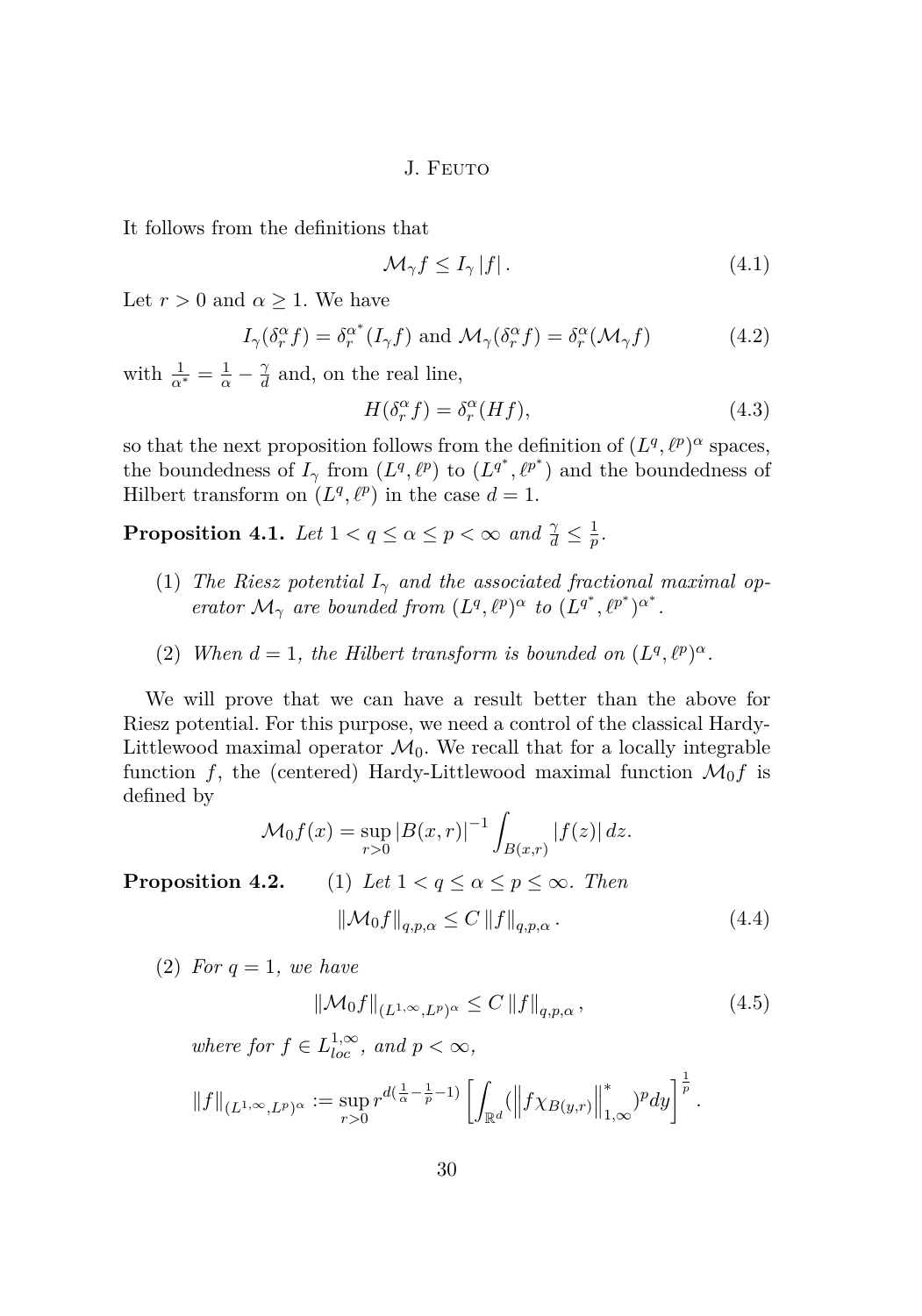<span id="page-11-0"></span>*Proof.* If  $\alpha \in \{q, p\}$  then we recover the classical result in Lebesgue spaces. We just have to consider the cases where  $1 < q < \alpha < p$ ; but, if  $p = \infty$ this is nothing but Theorem 1 of [\[4\]](#page-16-0). We suppose now that  $p < \infty$ . Using the classical inequality

$$
\int_{\mathbb{R}^d} (\mathcal{M}_0 f)^q(x) \phi(x) dx \le C \int_{\mathbb{R}^d} |f(x)|^q \left(\mathcal{M}_0 \phi\right)(x) dx,\tag{4.6}
$$

for all measurable functions  $f$  and  $\phi > 0$  given by Theorem 2.12 of [\[15\]](#page-17-0) with the characteristic function of a ball as  $\phi$ , and proceeding as in the proof of Theorem 1 of [\[4\]](#page-16-0), we obtain

$$
_{r}\|\widetilde{\mathcal{M}_{0}f}\|_{q,p}^{q}\leq C\left\{ \text{ }_{2r}\widetilde{\left\|f\right\|_{q,p}^{q}}+\sum_{k=1}^{\infty}\frac{1}{(2^{k-1})^{d}}\text{ }_{2^{k+1}r}\widetilde{\left\|f\right\|_{q,p}^{q}}\right\} ,
$$

for  $f \in (L^q, \ell^p)^\alpha$ . Let us multiply both sides by  $r^{dq(\frac{1}{\alpha} - \frac{1}{q} - \frac{1}{p})}$ , we obtain

$$
\begin{array}{rcl} \displaystyle (r^{d(\frac{1}{\alpha}-\frac{1}{q}-\frac{1}{p})}\sqrt[n]{\|M_0f\|_{q,p}})^q & \preccurlyeq & \displaystyle 2^{-dq(\frac{1}{\alpha}-\frac{1}{q}-\frac{1}{p})}\|f\|_{q,p,\alpha}^q \\ & & \displaystyle +\sum_{k=1}^\infty \frac{2^{(k+1)dq(\frac{1}{q}+\frac{1}{p}-\frac{1}{\alpha})}}{(2^{k-1})^d}\|f\|_{q,p,\alpha}^q \\ & \preccurlyeq & \|f\|_{q,p,\alpha}^q\,, \end{array}
$$

since  $dq(\frac{1}{q} + \frac{1}{p} - \frac{1}{\alpha})$  $\frac{1}{\alpha}$ ) – *d* = *d*( $\frac{q}{p}$  –  $\frac{q}{q}$  $\frac{q}{\alpha}$   $(0, 0)$ . Thus, taking the supremum over  $r > 0$ , we obtain

$$
\left\|\mathcal{M}_0 f\right\|_{q,p,\alpha} \leq C \left\|f\right\|_{q,p,\alpha},
$$

using Relation [\(2.2\)](#page-4-0).

As for the case  $q = 1$ , the proof is the same using the following inequality

$$
\int_{\{x \in \mathbb{R}^d : \mathcal{M}_0 f(x) > t\}} \chi_{B(y,r)}(x) dx \leq \frac{C}{t} \int_{\mathbb{R}^d} |f(x)| \left(\mathcal{M}_0 \chi_{B(y,r)}\right)(x) dx
$$
  
instead of (4.6).

We now use the Proposition [4.2](#page-0-0) to give some estimates of the Riesz potential in  $(L^q, \ell^p)^\alpha$  spaces.

**Theorem 4.3.** *Let*  $1 \le q \le \alpha \le p \le \infty$  *and*  $0 < \frac{\gamma}{d} < \frac{1}{\alpha}$  $\frac{1}{\alpha}$ *. Put*  $\frac{1}{\alpha^*} = \frac{1}{\alpha} - \frac{\gamma}{a}$  $\frac{\gamma}{d}$ .

(1) If  $1 < q$  then we have

$$
||I_{\gamma}f||_{\tilde{q},\tilde{p},\alpha^{*}} \leq C \, ||f||_{q,p,\alpha}^{1-\frac{\alpha}{d}\gamma} \, ||f||_{q,\infty,\alpha}^{\frac{\alpha}{d}\gamma} \tag{4.7}
$$

*with*  $\frac{1}{\tilde{q}} = \frac{1}{q} - \frac{\alpha}{q}$ *q γ*  $\frac{\gamma}{d}$  and  $\frac{1}{\tilde{p}} = \frac{1}{p} - \frac{\alpha}{p}$ *p γ*  $\frac{\gamma}{d}$  .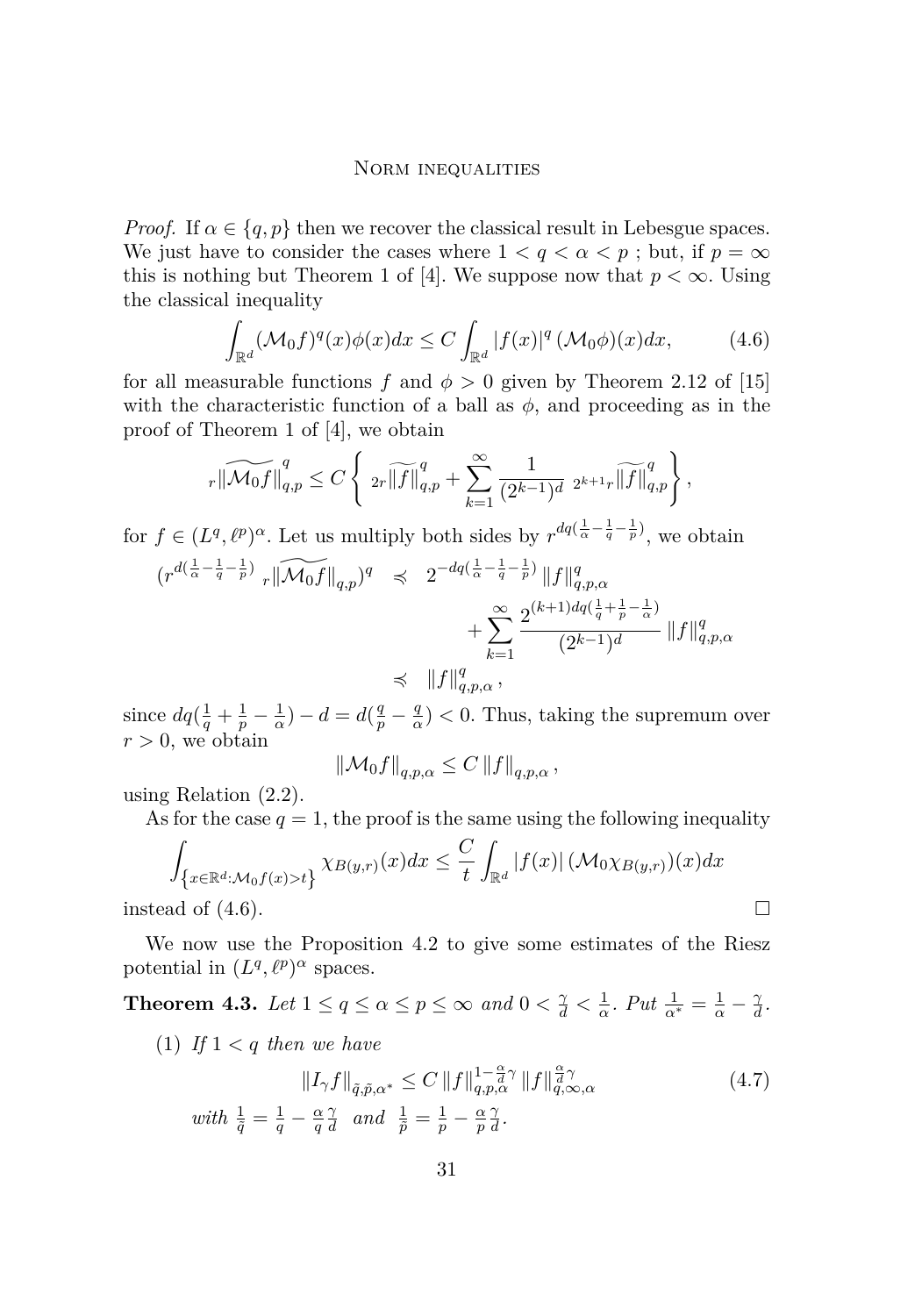(2) If  $q = 1$  then we have

$$
||I_{\gamma}f||_{(L^{1,\infty},L^{\tilde{p}})^{\alpha^*}} \leq C ||f||_{1,p,\alpha}^{1-\frac{\alpha}{d}\gamma} ||f||_{1,\infty,\alpha}^{\frac{\alpha}{d}\gamma}.
$$
\n(4.8)

*Proof.* Let  $1 \le q \le \alpha \le p \le \infty$ ,  $0 < \gamma < d$  and  $f \in (L^q, \ell^p)^{\alpha}$ .

If  $p = \infty$ , then the theorem is exactly Theorem 3.1 of [\[1\]](#page-16-0). We consider the case where  $1 \le q \le \alpha \le p < \infty$ . Since for  $\alpha \in \{q, p\}$  the space  $(L^q, \ell^p)^\alpha$ is equal to the Lebesgue space  $L^{\alpha}$ , we just have to look at the case where  $1 \leq q \leq \alpha \leq p \leq \infty$ .

For all  $\epsilon > 0$ , we have

$$
I_{\gamma}f(x) = \int_{|x-y| \le \epsilon} \frac{f(y)}{|x-y|^{d-\gamma}} dy + \int_{|x-y| > \epsilon} \frac{f(y)}{|x-y|^{d-\gamma}} dy. \tag{4.9}
$$

We recall that  $(L^q, \ell^p)^\alpha$  is a subspace of the Morrey space  $L^{q, d(1-\frac{q}{\alpha})}$ , so that  $\mathcal{M}_0 f$  is finite almost everywhere in  $\mathbb{R}^d$ . Following the proof of Theorem 2 in [\[4\]](#page-16-0), we can say that

$$
\left| \int_{|x-y| \leq \epsilon} \frac{f(y)}{|x-y|^{d-\gamma}} dy \right| \leq C\epsilon^{\gamma} \mathcal{M}_0 f(x),
$$

and

$$
\left| \int_{|x-y|>\epsilon} \frac{f(y)}{|x-y|^{d-\gamma}} dy \right| \leq C \epsilon^{\gamma - \frac{d}{\alpha}} ||f||_{q,\infty,\alpha}.
$$

It comes that

$$
|I_{\gamma}f| \leq C \left(\epsilon^{\gamma} \mathcal{M}_0 f + \epsilon^{\gamma - \frac{d}{\alpha}} \|f\|_{q,\infty,\alpha}\right).
$$

Taking  $\epsilon = \begin{pmatrix} \frac{\mathcal{M}_0 f}{\|\mathbf{f}\| \|\mathbf{f}\|} \end{pmatrix}$  $\frac{\mathcal{M}_0 f}{\|f\|_{q,\infty,\alpha}}$   $\Big)^{-\frac{\alpha}{d}}$ , we have  $I_{\gamma} f \leq C(\mathcal{M}_0 f)^{-\frac{\alpha \gamma}{d}+1} \|f\|_{q,\infty,\alpha}^{\frac{\alpha}{d},\gamma}.$ 

The inequalities [\(4.7\)](#page-11-0) and (4.8) follow respectively from the inequalities  $(4.4)$  and  $(4.5)$ .

The following corollary is a consequence of the fact that  $||f||_{a,\infty,\alpha} \leq$  $C \left\|f\right\|_{q,p,\alpha}$  for all  $1 \leq q \leq \alpha \leq p \leq \infty$ .

**Corollary 4.4.** *Let*  $1 \le q \le \alpha \le p \le \infty$  *and*  $0 < \frac{\gamma}{d} < \frac{1}{\alpha}$  $\frac{1}{\alpha}$ *. Put*  $\frac{1}{\alpha^*} = \frac{1}{\alpha} - \frac{\gamma}{a}$ *d*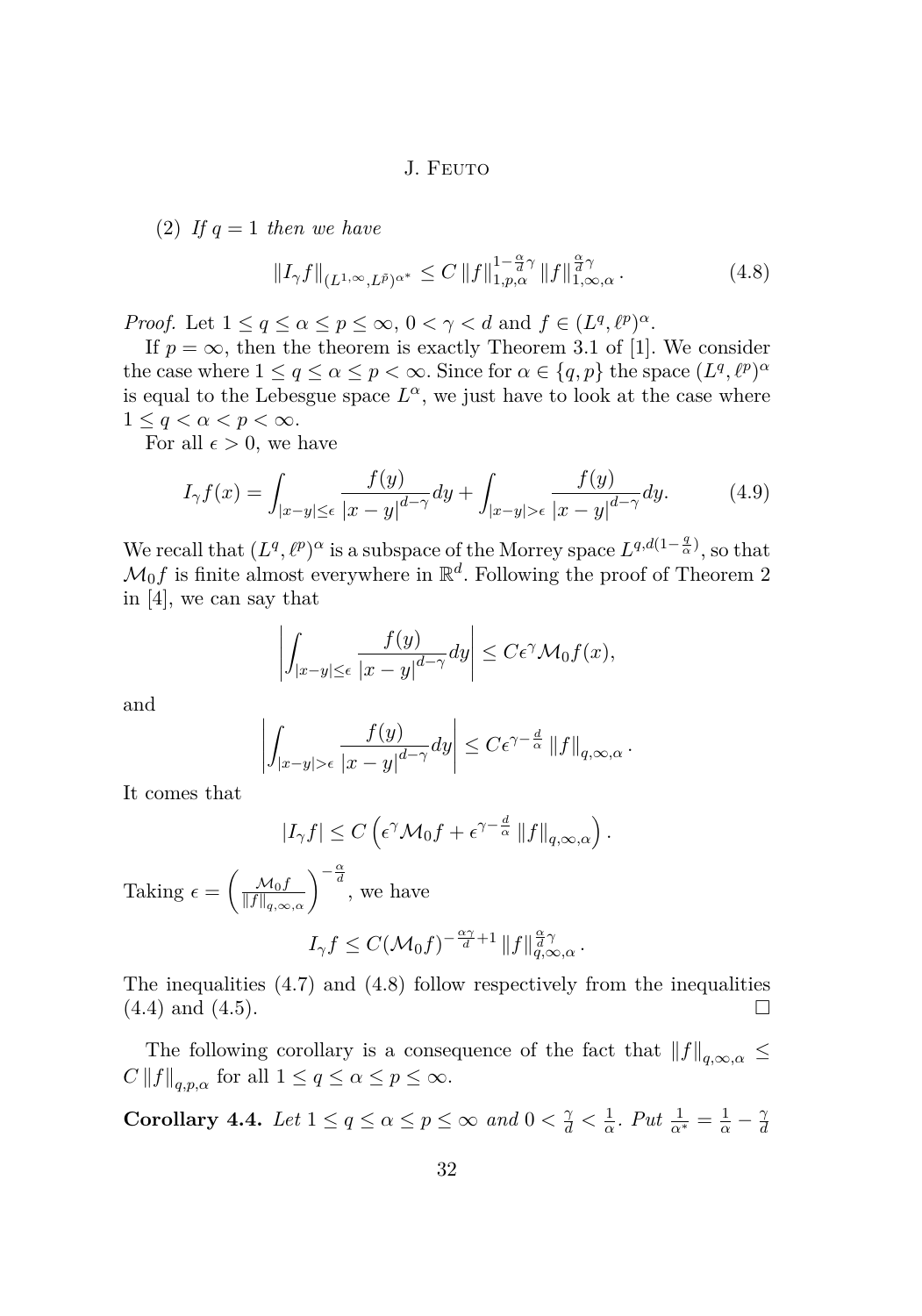<span id="page-13-0"></span>(1) If  $1 < q$  then we have

$$
||I_{\gamma}f||_{\tilde{q},\tilde{p},\alpha^{*}} \leq C ||f||_{q,p,\alpha}
$$
\n
$$
with \frac{1}{\tilde{q}} = \frac{1}{q} - \frac{\alpha}{q} \frac{\gamma}{d} \quad and \quad \frac{1}{\tilde{p}} = \frac{1}{p} - \frac{\alpha}{p} \frac{\gamma}{d}.
$$
\n
$$
(4.10)
$$

(2) If  $q = 1$  then we have

$$
\|I_{\gamma}f\|_{(L^{1,\infty},L^{\tilde{p}})^{\alpha^*}} \leq C\left\|f\right\|_{1,p,\alpha}.\tag{4.11}
$$

Using a different method, Dosso et al in [\[7\]](#page-16-0) proved that if  $0 < \frac{\gamma}{d} < \frac{1}{\alpha} - \frac{1}{p}$ *p* then

$$
\|I_{\gamma}f\|_{q^*,p,\alpha^*} \le C \, \|f\|_{q,p,\alpha} \tag{4.12}
$$

where  $\frac{1}{q^*} = \frac{1}{q} - \frac{\gamma}{d}$  $\frac{\gamma}{d}$ . The next result is a generalization of Theorem 2.1 of [\[8\]](#page-16-0), and its proof is just an adaptation of that given there.

**Theorem 4.5.** *Let*  $1 < q < \infty$  *and*  $q \leq \alpha \leq p$ *. If T is a sublinear operator which is bounded on L <sup>q</sup> and satisfy*

$$
|Tf(x)| \le C \int_{\mathbb{R}^d} \frac{|f(y)|}{|x-y|^d} dy \quad x \notin \text{supp} f,
$$
 (4.13)

*for any*  $f \in L^1$  *with compact support, then T is also bounded on*  $(L^q, \ell^p)^{\alpha}$ *.* 

*Proof.* We assume that  $1 < q < \alpha < p < \infty$ , since the case  $p = \infty$  is Theorem 2.1 of [\[8\]](#page-16-0) and when  $\alpha \in \{q, p\}$  we have nothing to prove. Fix  $y \in \mathbb{R}^d$  and  $r > 0$  we have

$$
f = f\chi_{B(y,2r)} + \sum_{k=1}^{\infty} f\chi_{B(y,2^{k+1}r)\backslash B(y,2^kr)}
$$

so that taking the  $L^q$ -norm on the ball  $B(y, r)$ , we obtain

$$
\left\|Tf\chi_{B(y,r)}\right\|_{q} \leq C\left(\left\|f\chi_{B(y,2r)}\right\|_{q} + \sum_{k=1}^{\infty} (2^{k})^{-\frac{d}{p}}\left\|f\chi_{B(y,2^{k+1}r)}\right\|_{q}\right),
$$

using the  $L^q$  boundedness of *T* and relation (4.13). Taking the  $L^p$ -norm of both sides with respect to *y*, it comes that

$$
r\widetilde{\|Tf\|}_{q,p} \le C\left(\left\|T\widetilde{\|f\|}_{q,p} + \sum_{k=1}^{\infty} (2^k)^{-\frac{d}{q}} \left\|T\widetilde{\|f\|}_{q,p}\right\}\right). \tag{4.14}
$$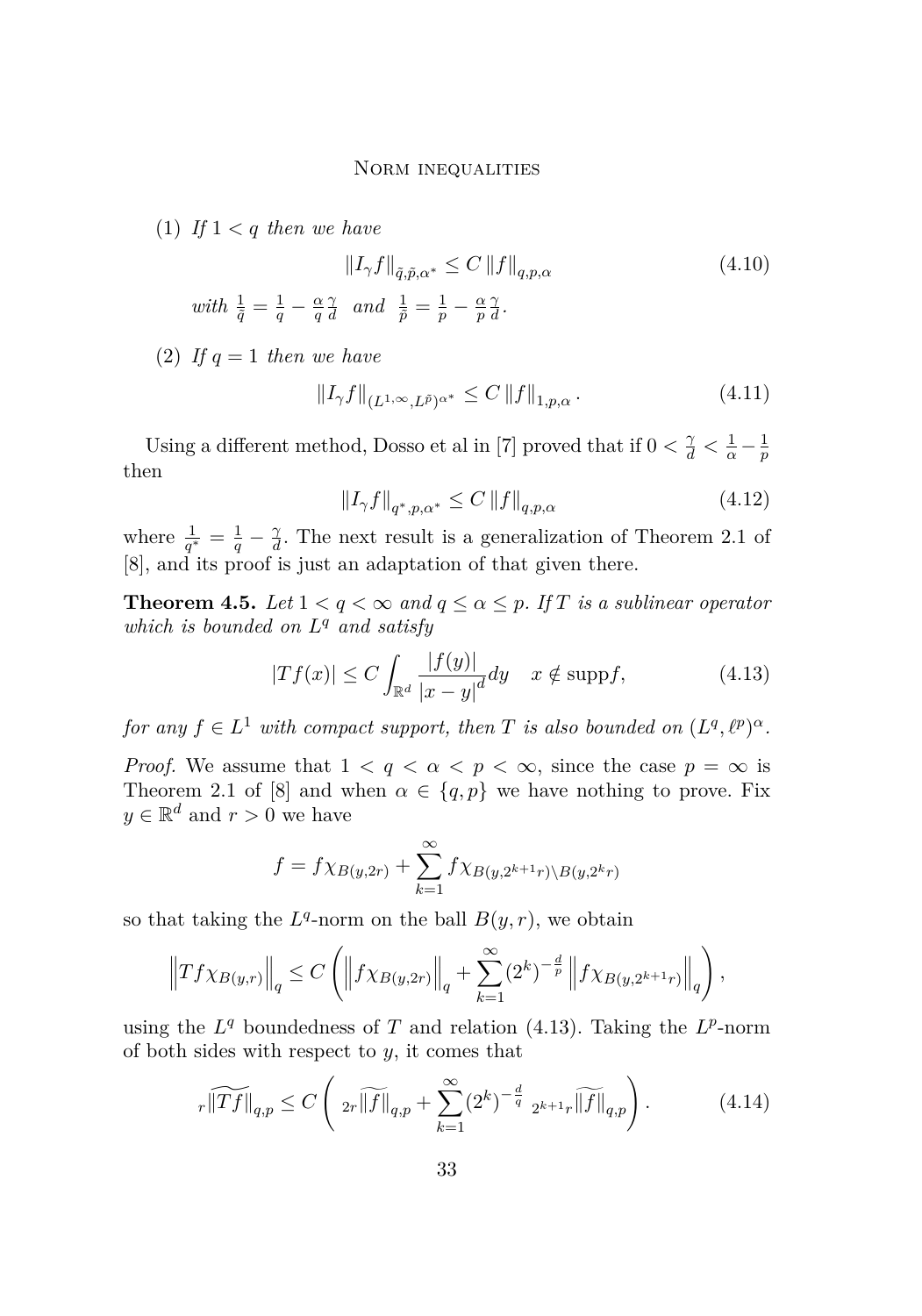We multiply both sides of [\(4.14\)](#page-13-0) by  $r^{d(\frac{1}{\alpha} - \frac{1}{p} - \frac{1}{q})}$ . It follows that

$$
r^{d(\frac{1}{\alpha}-\frac{1}{p}-\frac{1}{q})}\sqrt[n]{\Vert Tf \Vert}_{q,p}\leq C\left(1+\sum_{k=1}^{\infty}(2^k)^{d(\frac{1}{p}-\frac{1}{\alpha})}\right)\Vert f \Vert_{q,p,\alpha},\quad r>0.
$$

Taking the supremum over  $r > 0$ , Relation [\(2.2\)](#page-4-0) yields the result.

As mentioned in [\[8\]](#page-16-0), Condition [\(4.13\)](#page-13-0) can be satisfied by many operators such as Bochner-Riesz operators at the critical index, Ricci-Stein's oscillatory singular integral, C. Fefferman's singular multiplier, and some Calderón-Zygmund operators.

We define the linear commutator  $[\mathfrak{b}, T]$  by  $[\mathfrak{b}, T] f(x) = T(\mathfrak{b} f)(x)$  –  $\mathfrak{b}(x)Tf(x)$ , and recall that the space *BMO* consists of functions  $\mathfrak{b} \in L^1_{loc}$ satisfying  $\|\mathfrak{b}\|_{BMO} < \infty$ , where

$$
\|\mathfrak{b}\|_{BMO} := \sup_{r>0, x \in \mathbb{R}^d} \frac{1}{|B(x,r)|} \int_{B(x,r)} \left| \mathfrak{b}(y) - \mathfrak{b}_{B(x,r)} \right| dy, \tag{4.15}
$$

with  $\mathfrak{b}_{B(x,r)}$  denoting the average over  $B(x,r)$  of  $\mathfrak{b}$ .

**Theorem 4.6.** *Let*  $1 < q < \infty$ ,  $q \leq \alpha \leq p \leq \infty$  *and*  $\mathfrak{b} \in BMO$ *. If a linear operator*  $T$  *satisfies* [\(4.13\)](#page-13-0) and [b,  $T$ ] *is bounded on*  $L^q$ , *then* [b,  $T$ ] *is also bounded on*  $(L^q, \ell^p)^\alpha$ *.* 

*Proof.* If  $\alpha < p = \infty$  then the result is just Theorem 2.2 of [\[8\]](#page-16-0), and when  $\alpha = q$  or  $\alpha = p$ , there is nothing to prove. We suppose now that  $1 < q < \alpha < p < \infty$ . Proceeding as in the proof of Theorem 2.2 [\[8\]](#page-16-0), we have that for all  $y \in \mathbb{R}^d$  and  $r > 0$ ,

$$
\left\| \left[\mathfrak{b},T\right] f \chi_{B(y,r)} \right\|_{q} \preccurlyeq \left\| f \chi_{B(y,2r)} \right\|_{q} + \sum_{k=1}^{\infty} \frac{1}{(2^k r)^d} \left[ \int_{B(y,r)} \left( \int_{B(y,2^{k+1}r)} \left| \mathfrak{b}(x) - \mathfrak{b}(z) \right| \left| f(x) \right| dx \right)^{q} dz \right]^{\frac{1}{q}},
$$

so that the use of John-Nirenberg theorem on *BMO* functions (see Theorem 7.1.6 in [\[17\]](#page-17-0)) and the properties of *BMO* lead to

$$
\left\| \left[\mathfrak{b},T\right] f \chi_{B(y,r)} \right\|_{q} \preccurlyeq \left\| f \chi_{B(y,2r)} \right\|_{q} + \|\mathfrak{b}\|_{BMO} \sum_{k=1}^{\infty} (2^{k})^{-\frac{d}{q}} \left\| f \chi_{B(y,2^{k+1}r)} \right\|_{q}.
$$

We end the proof as above.  $\Box$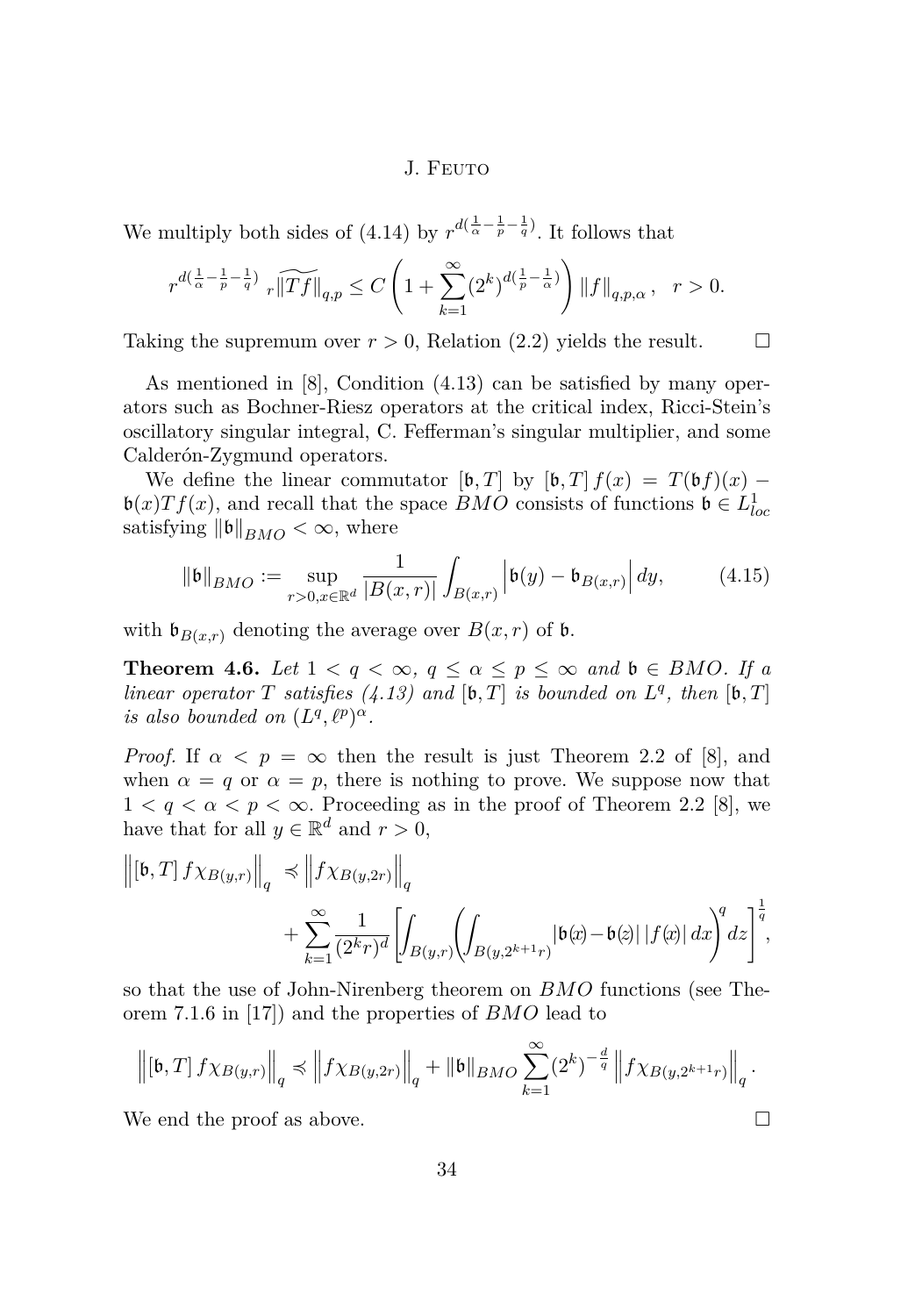The next result gives a norm equivalence of the Riesz potential and associated fractional maximal operator when we deal with non negative measurable functions.

**Theorem 4.7.** *Let*  $1 \leq q \leq \alpha \leq p \leq \infty$  *and*  $0 < \gamma < d$ *. For every positive*  $f \in L^{q}_{loc}$ *, we have* 

$$
\|I_{\gamma}f\|_{q,p,\alpha} \approx \|\mathcal{M}_{\gamma}f\|_{q,p,\alpha}.
$$
\n(4.16)

*Proof.* In view of inequality [\(4.1\)](#page-10-0) it suffices to prove that  $\|I_{\gamma}f\|_{q,p,\alpha} \preccurlyeq$  $\|\mathcal{M}_{\gamma}f\|_{q,p,\alpha}$ . We can assume that  $1 \leq q < \alpha < p < \infty$ , since the case  $\alpha \in \{q, p\}$  is solved in Theorem 1 of [\[19\]](#page-17-0) while the case  $p = \infty$  is Theorem 1.2 of [\[16\]](#page-17-0) (see also Theorem 4.2 of [\[2\]](#page-16-0)). For  $y \in \mathbb{R}^d$  and  $r > 0$ , we have

$$
\left\| I_{\gamma} f \chi_{B(y,r)} \right\|_{q} \approx \left\| \mathcal{M}_{\gamma} f \chi_{B(y,r)} \right\|_{q} + \left| B(y,r) \right|^{\frac{1}{q}} \int_{\mathbb{R}^{d} \backslash B(y,r)} \frac{f(x)}{|x-y|^{d-\gamma}} dx,
$$
\n(4.17)

according to Lemma 4.2 of [\[16\]](#page-17-0). But

$$
|B(y,r)|^{\frac{1}{q}} \int_{\mathbb{R}^d \backslash B(y,r)} \frac{f(x)}{|x-y|^{d-\gamma}} dx
$$
  
\n
$$
= \sum_{k=0}^{\infty} |B(y,r)|^{\frac{1}{q}} \int_{2^k r \le |x-y| < 2^{k+1} r} \frac{f(x)}{|x-y|^{d-\gamma}} dx
$$
  
\n
$$
\le \sum_{k=0}^{\infty} (2^k)^{-\frac{d}{q}} |B(y,r)|^{\frac{\gamma}{d}-(1-\frac{1}{q})} \|f \chi_{B(y,2^{k+1}r)}\|_1
$$
  
\n
$$
\le \sum_{k=0}^{\infty} (2^k)^{-\frac{d}{q}} \| \mathcal{M}_{\gamma} f \chi_{B(y,2^{k+1}r)} \|_q,
$$

where the last inequality comes from Theorem 5.2 of [\[16\]](#page-17-0). Taking into account this inequality and the relation  $(4.17)$ , the  $L^p$ -norm of both sides of the inequality leads to

$$
\widetilde{{}_r\|I_\gamma f\|}_{q,p} \preccurlyeq \ _{r} \left\|{\mathcal M}_\gamma f\right\|_{q,p} + \sum_{k=0}^\infty (2^k)^{-\frac{d}{q}} \ _{2^{k+1}r} \left\|\widetilde{{\mathcal M}_\gamma f}\right\|_{q,p}.
$$

It follows from the above inequality and Relation [\(2.2\)](#page-4-0) that

$$
r^{d(\frac{1}{\alpha}-\frac{1}{p}-\frac{1}{q})}\,\,\widetilde{_{r}\|I_{\gamma}f\|}_{q,p}\preccurlyeq\|\mathcal{M}_{\gamma}f\|_{q,p,\alpha}+\sum_{k=0}^{\infty}(2^{k})^{d(\frac{1}{p}-\frac{1}{\alpha})}\left\|\mathcal{M}_{\gamma}f\right\|_{q,p,\alpha},\ \ r>0.
$$

Thus the result follows by taking the supremum over  $r > 0$ .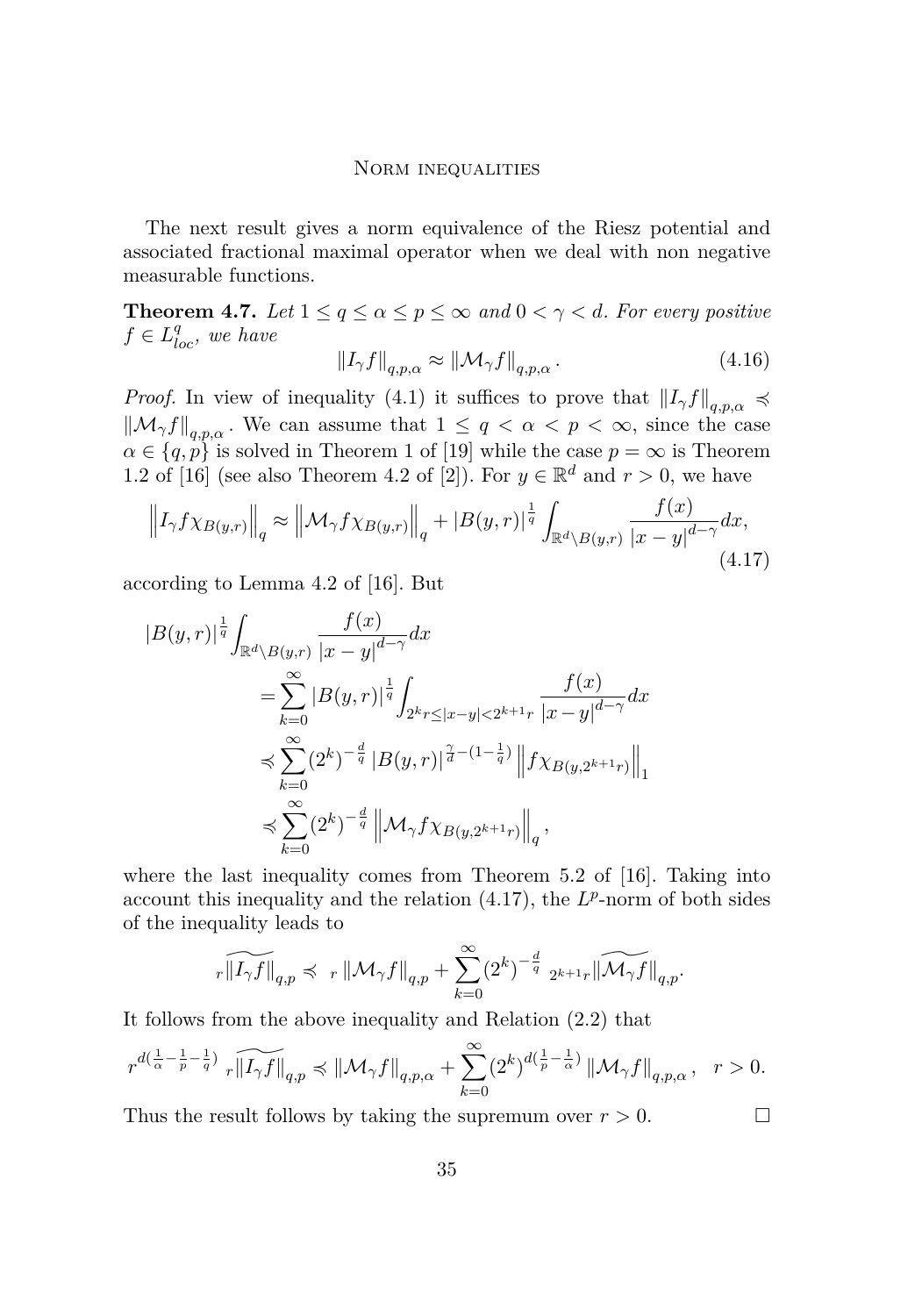#### <span id="page-16-0"></span>**References**

- [1] D. Adams "A note on Riesz potentials", *Duke Math. J.* **42** (1975), p. 765–778.
- [2] D. Adams et J.Xiao "Nonlinear potential analysis on Morrey spaces and their capacities", *Indiana University Mathematics Journal* **53** (2004), p. 1629–1663.
- [3] R. C. BUSBY et H. A. SMITH "Product-convolution operators and mixed-norm spaces", *Trans. AMS* **263** (1981), p. 309–341.
- [4] F. Chiarenza et M. Frasca "Morrey spaces and Hardy-Littlewood maximal function", *Rend. Math.* **7** (1987), p. 273–279.
- [5] M. Cowling, S. Meda et R. Pasquale "Riesz potentials and amalgams", *Ann. Inst. Fourier, Grenoble* **49** (1999), p. 1345–1367.
- [6] T. DOBLER "Wiener amalgam spaces on locally compact groups", Masters Thesis, University of Vienna, 1989.
- [7] M. Dosso, I. Fofana et M. Sanogo "On some subspaces of Morrey-Sobolev spaces and boundedness of Riesz integrals", *Ann. Pol. Math.* **108** (2013), p. 133–153.
- [8] D. Fan, S. LU et D. Yang "Regularity in Morrey spaces of strong solutions to nondivergence elliptic equations with VMO coefficients", *Georgian Math. J.* **5** (1998), p. 425–440.
- [9] H. G. Feichtinger "A characterization of Wiener's algebra on locally compact groups", *Arch. Math. (Basel)* **29** (1977), p. 136–140.
- [10] , "Banach convolution algebras of Wiener's type", *Functions, Series, Operators, Proc. Conf. Budapest, 38, Colloq. Math. Soc. János Bolyai* (1980), p. 509–524.
- [11] J. Feuto, I. Fofana et K. Koua "Espaces de fonctions á moyenne fractionnaire intgrables sur les groupes localement compacts", *Afr. Mat.* **15** (2003), p. 73–91.
- [12] \_\_\_\_\_\_\_, " Integrable fractional mean functions on spaces of homogeneous type", *Afr. Diaspora J. Math.* **9** (2010), p. 8–30.
- [13] I. Fofana "Étude d'une classe d'espaces de fonctions contenant les espaces de Lorentz", *Afr. Mat.* **1** (1988), p. 29–50.